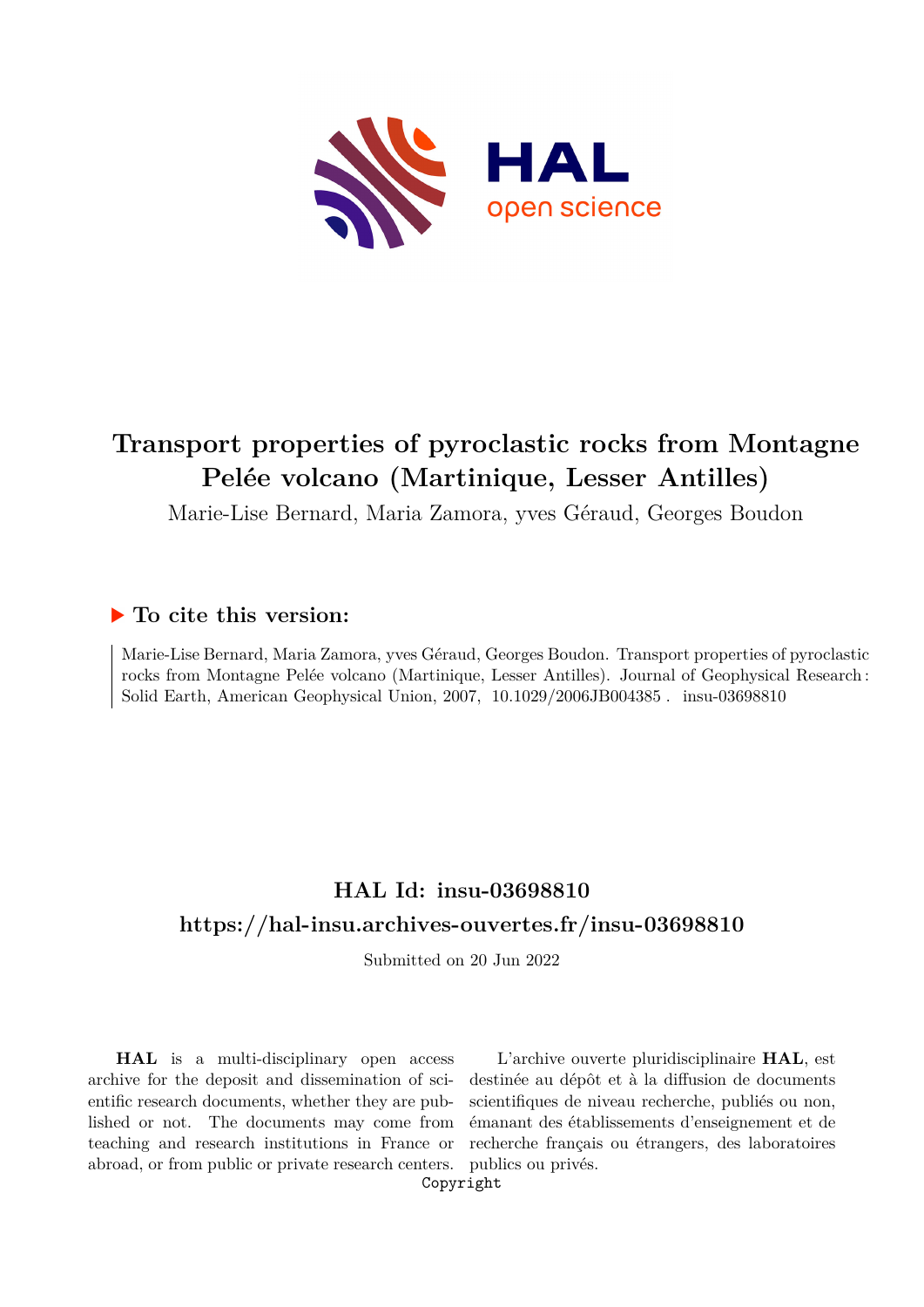# Transport properties of pyroclastic rocks from Montagne Pelée volcano (Martinique, Lesser Antilles)

Marie-Lise Bernard,<sup>1,2</sup> Maria Zamora,<sup>1</sup> Yves Géraud,<sup>3</sup> and Georges Boudon<sup>4</sup>

Received 10 March 2006; revised 23 September 2006; accepted 10 October 2006; published 5 May 2007.

[1] The hydraulic and electrical properties of pyroclastic rocks have been investigated in laboratory on a representative sampling of Montagne Pelée (Martinique, France) deposits with renewed interest in geophysical applications. This sampling covers all the lithologic units of this volcano: lava dome and lava flows, pumices from ash-andpumice fall and flow deposits, lava blocks from block-and-ash flow and Peléean "nuées" ardentes'' deposits, scoriae from scoria flow deposits. The connected porosity varies over a wide range from 3 to 62%. The unconnected porosity is important only on pumices where it can reach 15%. The permeability covers more than 5 orders of magnitude, ranging from  $10^{-16}$  to  $35 \times 10^{-12}$  m<sup>2</sup>. The higher values are obtained on lava blocks and the scoriae, even if these rocks are less porous than the pumices. The formation factor ranges from 7 to 1139. The transport properties of these rocks are slightly correlated with porosity. This indicates that these properties are not only controlled by the connected porosity. To connect the transport properties to the textural characteristics of the pore network of pyroclastic rocks, different models, based on geometrical considerations or percolation theory, were tested. The pore access radius distribution and the tortuosity control the transport properties of pyroclastic rocks. Consequently, the models (electric and hydraulic) based on the concept of percolation (e.g., the models of Katz and Thompson), apply better than the equivalent channel model of Kozeny-Carman. In addition, the difference in transport properties observed on lava blocks and pumices confirms that the mechanisms of degassing and vesiculation are different for these two types of rock.

Citation: Bernard, M.-L., M. Zamora, Y. Géraud, and G. Boudon (2007), Transport properties of pyroclastic rocks from Montagne Pelée volcano (Martinique, Lesser Antilles), J. Geophys. Res., 112, B05205, doi:10.1029/2006JB004385.

# 1. Introduction

[2] Electrical and magnetic variations have been clearly measured and have been correlated with the volcanic activity on several volcanoes such as Mount Ruapehu (New Zealand) [Johnson and Stacey, 1969], La Soufrière (Guadeloupe, Lesser Antilles.) [Pozzi et al., 1979], Montagne Pelée (Martinique, Lesser Antilles) [Zlotnicki et al., 1986, 1987, 1998], Piton de la Fournaise (Réunion, France) [Zlotnicki and Le Mouël, 1988, 1990; Zlotnicki et al., 1993; Malengrau et al., 1994], Izu-Oshima (Japan) [Sasai et al., 1990], Unzen (Japan) [Hashimoto and Tanaka, 1995], Etna (Italy) [Del Negro et al., 1997]. These variations are presently monitored on various volcanoes and, in particular, on the three main French active volcanoes (La Soufrière, Montagne Pelée, Piton de la Fournaise).

[3] Deep water circulation is thought to play a major role in the variations of the electrical properties [see Ishido and Mizutani, 1981; Bernabé, 1998; Michel and Zlotnicki, 1998; Revil et al., 2003]. However, the interpretation of the electrical resistivity or spontaneous potential surveys requires a good characterization of the electrical properties and the hydraulic properties of the common materials found on volcanoes. Permeability is an important hydraulic parameter influencing the movement of fluids within volcanic edifices.

[4] Well log measurements are largely used to improved hydrocarbon reservoir characterization. However, such data remain uncommon on volcanoes or geothermal areas [Rabaute et al., 2003], the main reason being the relatively high cost of the coring operation. Consequently the advanced knowledge on rock physics at the laboratory scale must be used more extensively, to better understand physical properties of volcanic rocks and to improve our ability to interpret geophysical anomalies on volcanoes.

[5] Moreover, permeability measurements on volcanic rocks, combined with information on their vesicularity and pore space structure, provide insight into the conditions of vesiculation and fragmentation of magma [Sparks, 1978;

<sup>&</sup>lt;sup>1</sup>Équipe Géomatériaux et Environnement, Institut de Physique du Globe de Paris, CNRS UMR4 7154, Paris, France.

<sup>&</sup>lt;sup>2</sup>Now at Département de Géophysique, Institut Français du Pétrole, Rueil-Malmaison, France. <sup>3</sup>

<sup>&</sup>lt;sup>3</sup>Institut de Physique du Globe de Strasbourg, Strasbourg, France.

<sup>&</sup>lt;sup>4</sup>Équipe de Volcanologie, Institut de Physique du Globe de Paris, CNRS UMR4 7154, Paris, France.

Copyright 2007 by the American Geophysical Union. 0148-0227/07/2006JB004385\$09.00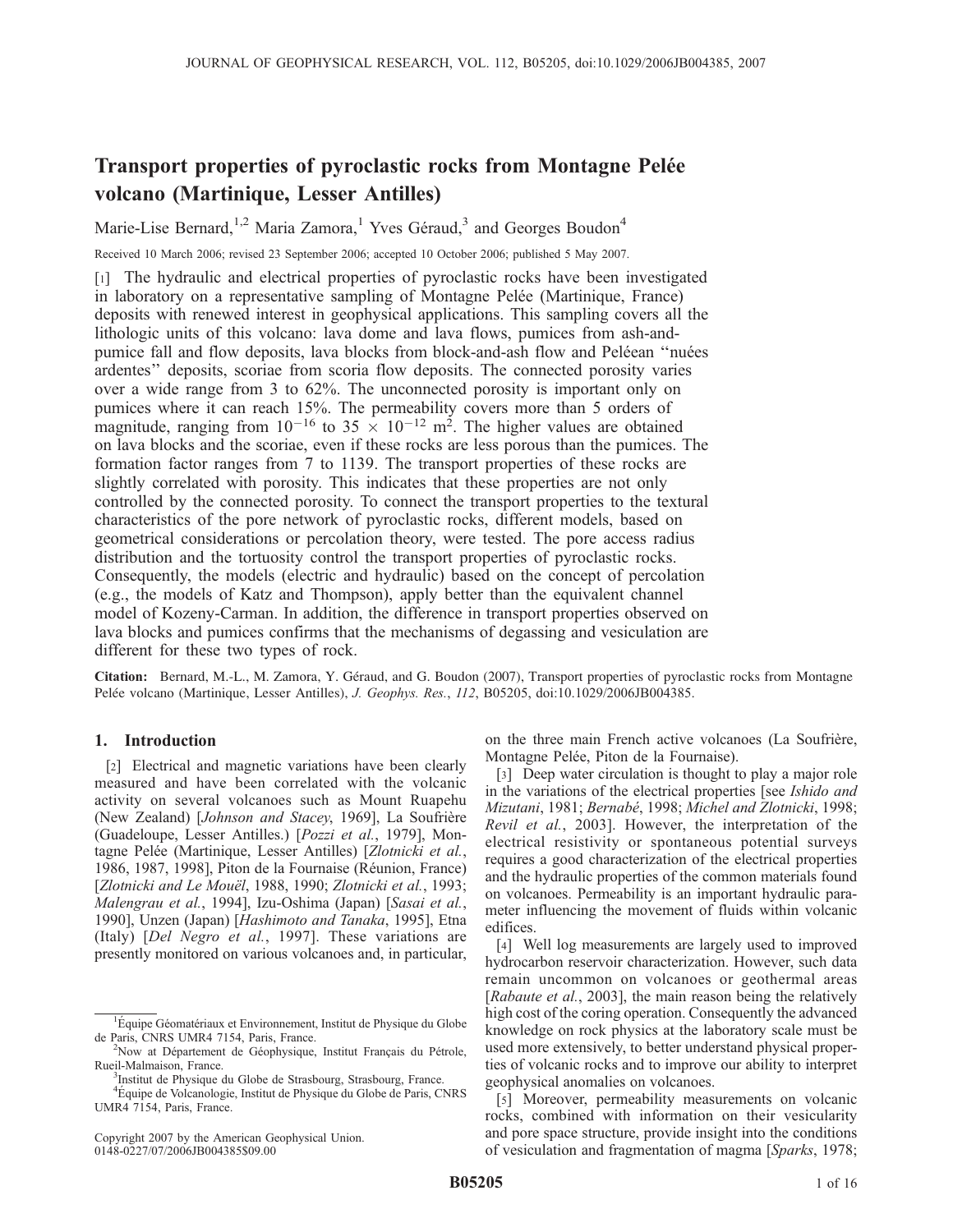Sparks and Brazier, 1982]. As an example, differences in permeability and pore networks of volcanic clasts from Plinian falls and pyroclastic flows have been related to changes in degassing process [Thomas et al., 1994; Gardner et al., 1996; Kaminski and Jaupart, 1998; Villemant and Boudon, 1998; Saar and Manga, 1999; Klug and Cashman, 1994, 1996; Klug et al., 2002; Rust and Cashman, 2004]. However, during the postemplacement stage of volcanic rocks, different processes can modify their original petrophysical characteristics [Fisher, 1998; Flint, 2003; Flint and Selker, 2003].

[6] The explosive volcanoes of the subduction zones, the most dangerous ones, are mainly made of pyroclastic rocks. Unfortunately, little attention has been paid on the physical properties of these very common volcanic rocks. There are few laboratory studies concerning the transport properties of volcanic rocks, and particularly pyroclastic rocks [Eichelberger et al., 1986; Klug and Cashman, 1994, 1996; Whitham and Sparks, 1986; Keller, 1989; Fisher, 1998; Tait et al., 1998; Saar and Manga, 1999; Jouniaux et al., 2000; Yven, 2001; Le Pennec et al., 2001; Vanorio et al., 2002; Melnik and Sparks, 2002; Klug et al., 2002; Flint, 2003; Flint and Selker, 2003; Rust and Cashman, 2004; Sruoga et al., 2004]. Most of these studies focus on permeability. Electric conductivity and permeability properties of a small data set composed by 11 samples from Montagne Pelée have been previously presented by Jouniaux et al. [2000], whose paper was dedicated to streaming potential measurements on Montagne Pelée rocks. We extend these data set and propose here a deeper analysis of the hydraulic and electrical properties of these rocks.

[7] In this paper we report laboratory measurements of connected and unconnected porosity, mass density, hydraulic properties (air permeability, distribution of pore access radii and specific surface area) and electrical properties (formation factor, surface conductivity) of 48 volcanic rock samples, mainly pyroclastic rocks, representative of the volcanic deposits of Montagne Pelée. In addition, we paid a special attention to interrelationships between porosity, permeability and formation factor and examine how the pore space characteristics condition the transport properties of pyroclastic rocks.

# 2. Geological Context

[8] Montagne Pelée is one of the most active explosive volcanoes of the Lesser Antilles arc, mainly composed of andesitic pyroclastic materials (around 90% according to Gunn et al. [1974]). During the last 5000 years, it experienced more than 20 magmatic eruptions. The last ones occurred in  $1902 - 1905$  [*Lacroix*, 1904] and in 1929– 1932 [Perret, 1935] and are dome-forming eruptions. The geology, the stratigraphy of the deposits and the evolutionary stages of this volcano were studied during the last decades [Roobol and Smith, 1976; Westercamp, 1976; Westercamp and Traineau, 1983; Boudon and Lajoie, 1989; Bourdier et al., 1989; Traineau et al., 1989; Vincent et al., 1989; Zlotnicki et al., 1998]. More recently, a new evolution scenario of the volcano based on a succession of constructive growth periods and destructive flank collapse events was proposed [Le Friant et al., 2003; Boudon et al., 2005]. The volcano history is still divided into three main stages. The first stage began its edification probably between 0.5 and 0.3 Ma and saw the construction of the primitive volcano: a cone probably comparable in size with the present edifice. This stage ended  $\sim$ 100,000 years ago by the flank collapse of the western flank of the volcano generating a debris avalanche,  $25 \text{ km}^3$  in volume, flowing into the Caribbean Sea and a horseshoe-shaped structure, 8  $\times$ 6 km in size (Le Prêcheur structure). The second stage built a new cone inside the horseshoe-shaped structure. It consists mostly of volcanoclastic breccias (indurated block-and-ash flow deposits) and, subordinate lava domes and lava flows. These breccias mainly outcrop on the western and southern flanks of the volcano. The second stage ended with a second flank collapse event, 25,000 years old that produced a new debris avalanche  $(13 \text{ km}^3)$  in the Caribbean Sea and a new horseshoe-shaped structure,  $6 \times 4.5$  km in size. The third stage began by the emission of open vent eruptions giving rise to ash-and-scoria flows (named "St. Vincent nuées ardentes'') generated from more basic magmas (basaltic andesites). This type of activity occurred during several thousand years and was followed during the last 15000 years by the emission of more acid magma (acid andesites to dacites). Two types of eruptive styles occurred since 15,000 years: Plinian eruptions generating ash-and-pumice fall and flow deposits, and dome-forming events which built lava domes in the summit area and generated block-and-ash flows by collapse of unstable part of the lava dome, and in more rare cases, pyroclastic surges, named Peléean "nuées ardentes,'' by superficial lateral explosions.

[9] Previous studies show that the chemical composition of Montagne Pelée products remains relatively constant [Gunn et al., 1974; Westercamp, 1976; Bourdier et al., 1985; Fichaut et al., 1989; Gourgaud et al., 1989; Vincent et al., 1989; Villemant et al., 1996; Martel et al., 1998, 2000a, 2000b; Pichavant et al., 2002]. Their bulk composition is generally acid andesitic  $(59-60\% SiO<sub>2</sub>)$ . Nonetheless ash-and-scoria flows are derived from quite more basic magmas. Lava flow and lava dome samples are more crystallized that the pyroclastic rocks.

# 3. Samples and Measurements

# 3.1. Samples

[10] For this study, 48 samples have been chosen, in order to cover the main lithologies and textures of Montagne Pelée volcano (Figure 1). The samples are mainly pyroclastic rocks: pumices from ash-and-pumice fall and flow deposits, poorly vesiculated to nonvesiculated lava blocks from block-and-ash flow and Peléean nuée ardente deposits and scoriae from scoria flow deposits. We also sampled some scarce lava flows and indurated block-and-ash flow deposits from the second stage of evolution (see description in Table 1). Two samples are representative of consolidated ashes found in pyroclastic flows from the second stage. The selected samples are from outcrops (surface sampling) and, even if they are not literally recent rocks, no significant marks of weathering or hydrothermal alteration were observed. Therefore we suppose that the topology of the connected pore space has not changed through an alteration of the rock matrix. Polished thin section observations using light and scanning electron microscopy (SEM) as well as the low electrical surface conduction measured in the samples (see section 4.5) are consistent with this hypothesis.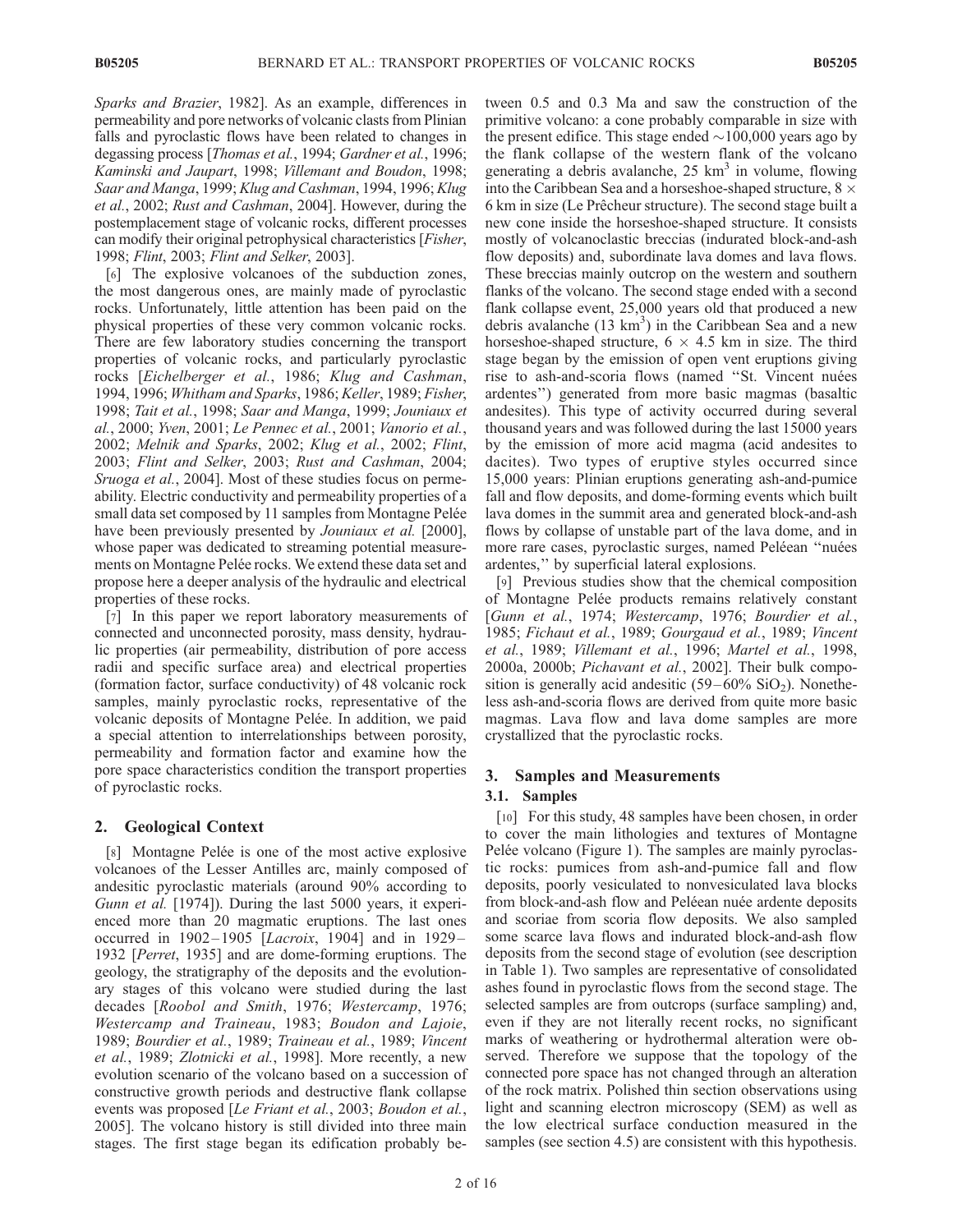

Figure 1. Geological map of the Montagne Pelée (Martinique, Lesser Antilles) from Boudon et al. [2005] and sampling sites: 1, substratum and primitive edifice (stage 1); 2, pumiceous deposits (ash-andpumice fall and flows); 3, scoria flow deposits (stage 3); 4, block-and-ash flow deposits including the 1902 –1905 and 1929 – 1932 eruptions (stages 2 and 3); 5, recent lava domes of the summit area (stage 3); and 6, horseshoe-shaped structures and summit crater.

[11] Several cylindrical cores were drilled from the parallelepiped sample, previously used for P and S wave velocities and attenuation measurements [Bernard, 1999; M. L. Bernard et al., manuscript in preparation, 2007]. In order to estimate the permeability and formation factor anisotropies, two identical cylinders were extracted in two perpendicular directions, in the biggest parallelepiped samples (9 and 7 samples, respectively). Two additional cylinders have also been extracted from a limited number of samples to measure the pore access radii (18 samples) and the specific surface area (13 samples).

[12] The connected pore space of sample cuts has been resin impregnated, and thin sections have been prepared and observed using optical microscopy. Figure 2 shows thin section and SEM images corresponding to the two main types of samples: a lava block from a block-and-ash flow

|  |  |  |  |  | <b>Table 1.</b> Description of Montagne Pelée Clasts and Sample Designations Used in This Study |
|--|--|--|--|--|-------------------------------------------------------------------------------------------------|
|--|--|--|--|--|-------------------------------------------------------------------------------------------------|

| Stage                       | Eruption       | Deposit                                             | Designation        | Description                                               | Location              |
|-----------------------------|----------------|-----------------------------------------------------|--------------------|-----------------------------------------------------------|-----------------------|
| First stage<br>(substratum) |                | indurated block-and-ash<br>flows                    | MB501              | dense lava blocks                                         | Anse Couleuve         |
| Second stage                |                | indurated block-and-ash<br>flows $(TC^a$ and $M^b)$ | MA701 and<br>MI101 | vesicular lava blocks and<br>indurated ashes <sup>c</sup> | Anse Belleville       |
|                             |                | lavas and lava domes                                | LPP                | dense lava flows                                          | Montage Pelée         |
| Third stage                 |                | scoria flows                                        | <b>MF201</b>       | scoriaceous blocks                                        | Grand'Rivière         |
|                             | P <sub>1</sub> | ash-and-pumice flows                                | PP1                | pumices                                                   | Morne Lenard          |
|                             |                | $NAPd$ flows                                        | NP1                | vesicular lava blocks                                     | Rivière Blanche       |
|                             | 1902           | $NAPd$ flows                                        | PH <sub>1</sub>    | pumices                                                   | Rivière Sèche         |
|                             |                | $NAPd$ flows                                        | NH <sub>1</sub>    | vesicular lava blocks                                     | Rivière Sèche         |
|                             |                | lava dome                                           | DH1-1902           | lava block                                                | Montage Pelée summit  |
|                             | 1929           | block-and-ash flows                                 | NH <sub>2</sub>    | vesicular lava blocks                                     | Rivière Blanche       |
|                             |                | lava dome                                           | DH2-1929           | lava block                                                | Montagne Pelée summit |

<sup>a</sup>TC "Tombeau des Caraïbes" breccias.

<sup>b</sup>M "Macouba" breccias.

c Samples with the notation (m) are indurated ashes.

<sup>d</sup>NAP Peléean "nuées ardentes."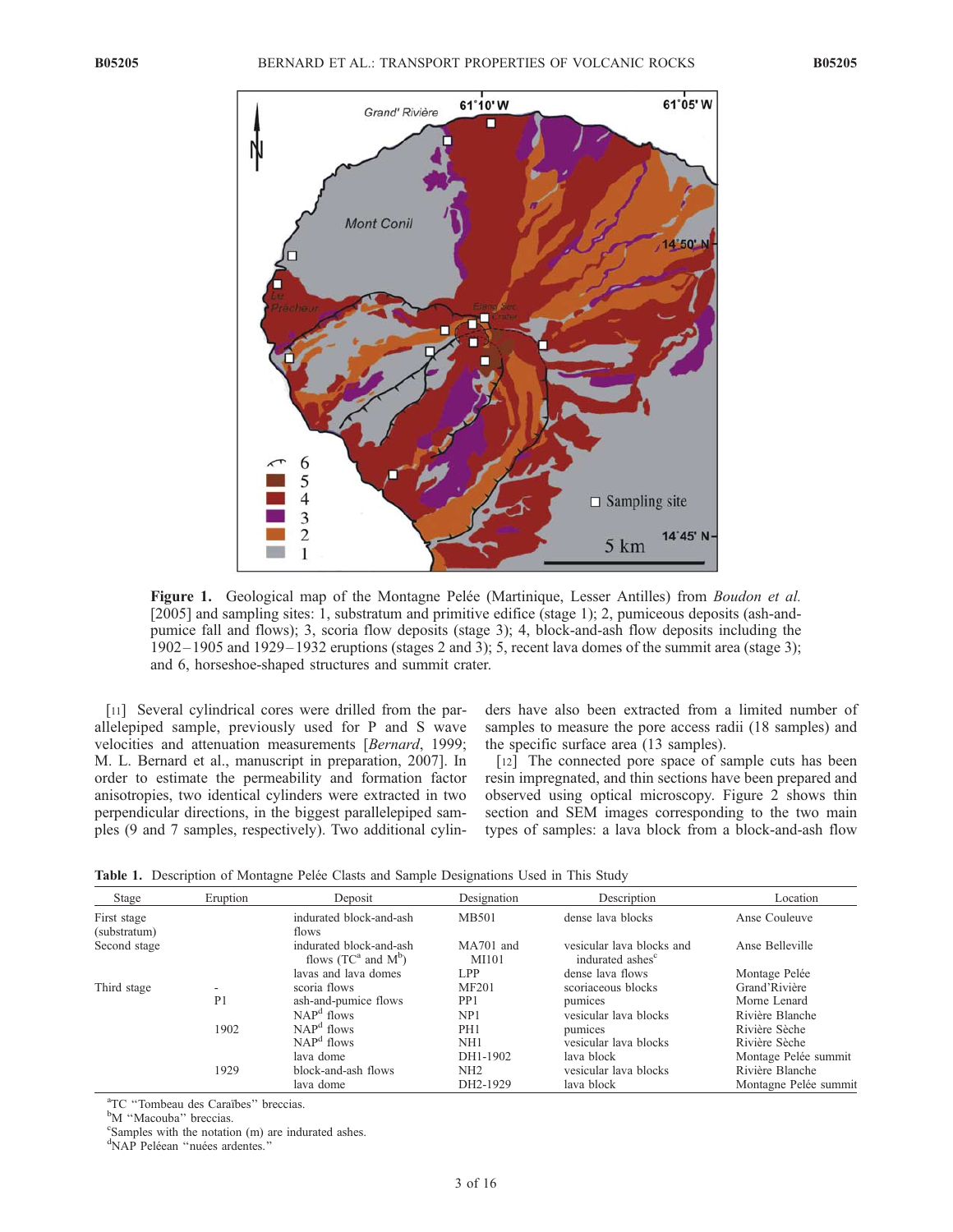

Figure 2. Thin section images from optical and scanning electron microscopy (SEM) of the two main categories of Montagne Pelée pyroclastic products: (top) a lava block and (bottom) a pumice. The pore space is colored in red. The lava block is heterogeneously vesiculated, and vesicle shapes are extremely irregular. The pumice is homogenously vesiculated with near-spherical vesicle shapes.

deposit and a pumice from an ash-and-pumice flow deposit. Large pores connected by small channels seem to characterize the pumices whereas the vesicularity of lava bock presents more variable features. Martel et al. [2000a, 2000b] studied the vesicularity of the recent products from the last eruptions of Montagne Pelée (650 y. B.P (P1), 1902 and 1929 eruptions) using SEM images. In short, they show that (1) the range of porosity in P1 pumices is relatively narrow  $(52-68%)$  and the pore sizes are generally smaller than 50  $\mu$ m even if some pore sizes can reach more than 500  $\mu$ m due to extensive bubble coalescence; (2) the larger bubbles are elongated, but the pore shape is mainly round; and (3) the porosity of lava blocks is smaller than those of pumices, but their pore size covers a large spectrum.

#### 3.2. Porosity and Mass Density Measurements

[13] The connected porosity,  $\phi_c$ , and the apparent mass density,  $\rho$ , were measured with the triple weighting method, saturating the sample with distilled and degassed water, under vacuum. The samples are cylinders of 2.3 cm in diameter and 3 cm in length. The mass density of the solid phase (i.e., rock without pores or matrix),  $\rho_m$ , was measured with a pycnometer on 2–3 g of rock reduced on fine powder (10  $\mu$ m). The unconnected porosity,  $\phi_t$ , part of the porosity not connected to the exterior, can be calculated knowing the connected porosity and the apparent and matrix mass densities,

$$
\phi_t = 1 - \frac{\rho}{\rho_m} - \phi_c. \tag{1}
$$

[14] The experimental uncertainty on the measures of connected porosity is less than 0.5% whereas the error on

unconnected porosity is less than 1%. The mass densities are obtained with an accuracy of  $0.02$  to  $0.01$  g cm<sup>-3</sup>. Porosity measures the pore volume and therefore is not sufficient to characterize the transport properties in natural porous media, which generally depend on pore space geometry.

#### 3.3. Permeability Measurements

[15] The air permeability,  $k$ , was measured at atmospheric pressure with a falling head permeameter [e.g., *Bourbié and* Zinszner, 1985]. This method is fast and the accuracy is within 1% for permeability larger than  $10^{-15}$  m<sup>2</sup>. The measurements have been repeated several times in order to obtain reliable values. The Klinkenberg effect is smaller than 10% and only affects the less permeable samples ( $k < 5 \times$  $10^{-15}$  m<sup>2</sup>). The samples are the cores previously used for measuring the porosities and apparent mass densities.

[16] In order to estimate the permeability anisotropy, these measurements have been performed on two mutually perpendicular cores extracted from the biggest initial blocks. The axis orientation of these samples corresponds to the directions of the minimal and maximal P wave velocities [Bernard, 1999; M. L. Bernard et al., manuscript in preparation, 2007]. The permeability anisotropy, called  $A_k$ , is defined by:  $A_k = 100|k_1 - k_2|/k_{mean}$  where  $k_1$ ,  $k_2$  are the permeabilities measured in the two directions, and k<sub>mean</sub> is their average.

# 3.4. Distribution of Pore Access Radii and Specific Surface Area

[17] Two cylinders with diameters of 1 and 2 cm, respectively, and a length of 2 cm are used to measure the distribution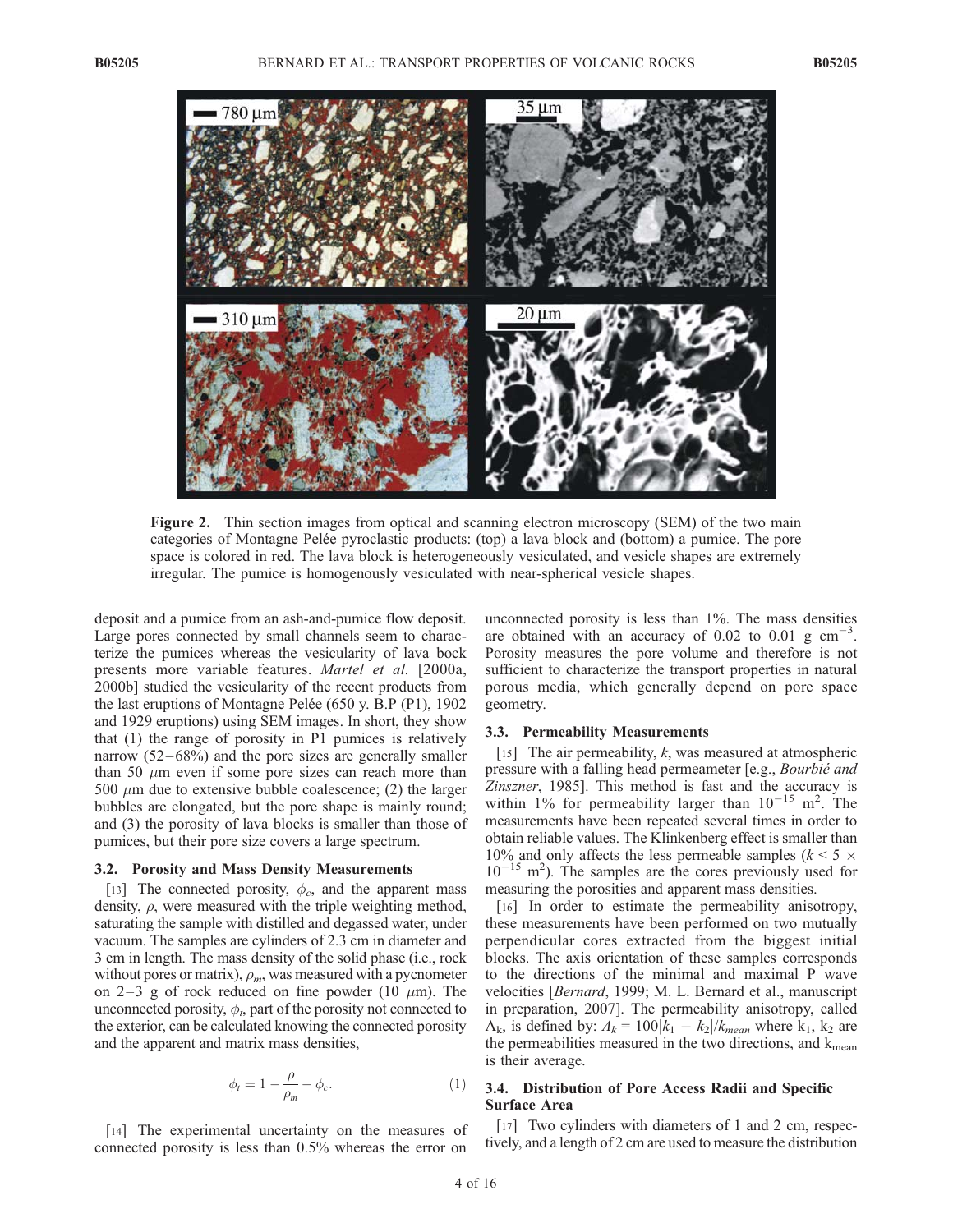of pore access radii (18 samples) and the specific surface area (13 samples). The pore access radii were measured by Hg injection technique [Géraud, 1991]. The pressure range used during the measurements is  $2 \times 10^{-3}$  to 150 MPa which corresponds to a range of measurable pore access radii between 350 and 0.0025  $\mu$ m. Therefore, if the sample contains pore access higher than 350  $\mu$ m the mercury will spontaneously invade them and it will be impossible to estimate their proportion.

[18] The specific surface area,  $S_{BET}$ , was measured using the Brunauer-Emmett-Teller (BET) nitrogen absorption technique [Dullien, 1992] with a Sorptomatic 1900 (Carlo Erba). In this method, the measured pore surface area corresponds to the entire pore volume connected to the exterior and then included the ''dead end'' pore walls. The uncertainty is within 2% for pore surface areas greater than  $0.1 \text{ m}^2 \text{ g}^{-1}$ , which is the case here. The pore surface area per pore volume unit,  $S_{pore} = S_{BET} \rho_m (1 - \phi)/\phi$ , is deduced from these measurements.

#### 3.5. Electrical Conductivity Measurements

[19] The electrical formation factors,  $F$ , and the surface conductivities,  $\sigma_s$ , of the samples were determined by measuring electrical conductivity of core samples,  $\sigma_{\rm r}$ , saturated successively with ten different NaCl solutions at room conditions. Formation factor describes the effect of the geometry of the porous medium on the macroscopic electrical flow. The cores are those previously used for porosity and permeability measurements.

[20] The experimental protocol and the data inversion procedure are as follows:

[21] 1. The cores were first saturated with distilled water, and subsequently with nine different NaCl solutions which electrical conductivity increases from  $1.6 \times 10^{-3}$  to  $17 \text{ S m}^{-1}$ . The electrical conductivity measurements were performed with a two-pole electrodes technique, at frequencies ranging from 100 Hz to 100 kHz. During measurements, the sample is placed between two stainless steel electrodes connected to an impedance meter (HP4263A). Two paper filters, soaked with the saturating solution, were put between the electrodes and the sample to get good electrical contacts and to prevent polarization effects. A clamping system held the sample between the electrodes with the same constant force for each sample. The electrolyte conductivity was measured with a conductivity cell (Knick 702). The experimental uncertainty is smaller than 1% and 0.5% for rock and fluid conductivities, respectively.

[22] 2. Saturation is obtained placing the dried sample in a container under vacuum, before saturating it by filling the container with the electrolyte solutions. The measurements were performed at least 48 hours after the saturation, in order to obtain equilibrated conditions between the rock minerals and the pore fluid. The samples were inserted inside a rubber jacket, to prevent water evaporation and electrolyte conduction on the sample external surfaces. Between two measurements, with two different solutions, the samples were carefully cleaned, by saturating them several times with demineralized water.

[23] 3. The electrical formation factor  $F$  and the surface conductivity  $\sigma_s$  of each sample were determined by nonlinear inversion of the experimental data,  $\sigma_r$  and  $\sigma_f$ , the

electrical conductivities of the rock and the electrolyte, respectively, using the Revil and Glover [1998] model

$$
\sigma_r = \frac{\sigma_f}{F} H\Big(\xi, F, t_+^f\Big),\tag{2}
$$

where

$$
H\left(\xi, F, t_+^f\right) = 1 - t_+^f + F\xi + \frac{1}{2}\left(t_+^f - \xi\right)\left(1 - \frac{\xi}{t_+^f} + \sqrt{\left(1 - \frac{\xi}{t_+^f}\right)^2 + \frac{4F\xi}{t_+^f}}\right).
$$

[24] Here  $t_+^f$  is the Hittorf number and represents the fraction of electrical current transported by the cation in the electrolyte. Since we used NaCl solutions,  $t_+^f$  is equal to 0.38 [see *Revil et al.*, 1998];  $\xi$  is a dimensionless parameter defined by Kan and Sen [1987]:

$$
\xi = \frac{\sigma_s}{\sigma_f} = \frac{2}{3} \left( \frac{\phi}{1 - \phi} \right) \frac{\beta_s Q_v}{\sigma_f};
$$

 $\beta_s$  is the surface mobility of the counterions;  $Q_v$  is the excess surface charges per unit of pore volume estimated from cation exchange capacity (CEC) measurements [Waxman and Smits, 1968].

[25] In brine-saturated rocks, the electrical conduction inside the grains can be neglected and there are two main electrical conduction mechanisms. The first one is the electromigration of the electrolyte counterions into the connected pore space (bulk conduction), and the second one is due to migration of the weakly absorbed counterions at the pore water-mineral interface (surface conduction). Revil and Glover [1998] assume that the surface conductivity is due to positive counterions only. Consequently, anions migrate only through the connected pore space, while the situation is more complex for cations. At high pore water salinities the electrical conduction contribution of cations is mainly through electromigration in the connected pore space while at low salinities, surface migration is the dominant mechanism [Revil et al., 2002].

[26] Matrix conduction of interfacial origin is almost independent of the electrolyte salinity. This results in a nonlinear dependence of the rock bulk conductivity  $\sigma_r$  on the pore fluid conductivity  $\sigma_f$  at low salinity.

[27] The *Revil and Glover* [1998] model describes the electrical properties of the porous rock in all the range of salinity of the fluid, which is not the case of the previous models currently used [Waxman and Smits, 1968; Clavier et al., 1977; Johnson et al., 1986, 1987; Johnson and Sen, 1988; Schwartz et al., 1989; Johnson and Schwartz, 1989].

[28] The inversion scheme is based on the Bayesian approach proposed by Tarantola [1987]. We searched the couple  $(F, \xi)$  that maximizes the probability density function,

$$
P(F,\xi) = C \exp \left[ -\frac{1}{2} \frac{\sum (O_i - C_i)^2}{S^2} \right],
$$
 (3)

where C is a normalization constant;  $O_i$  and  $C_i$  are the observed and theoretical electrical conductivities, respectively. S is a standard deviation, which measures the uncertainty on the conductivity measurements ( $\sim$ 0.01 mS m<sup>-1</sup>).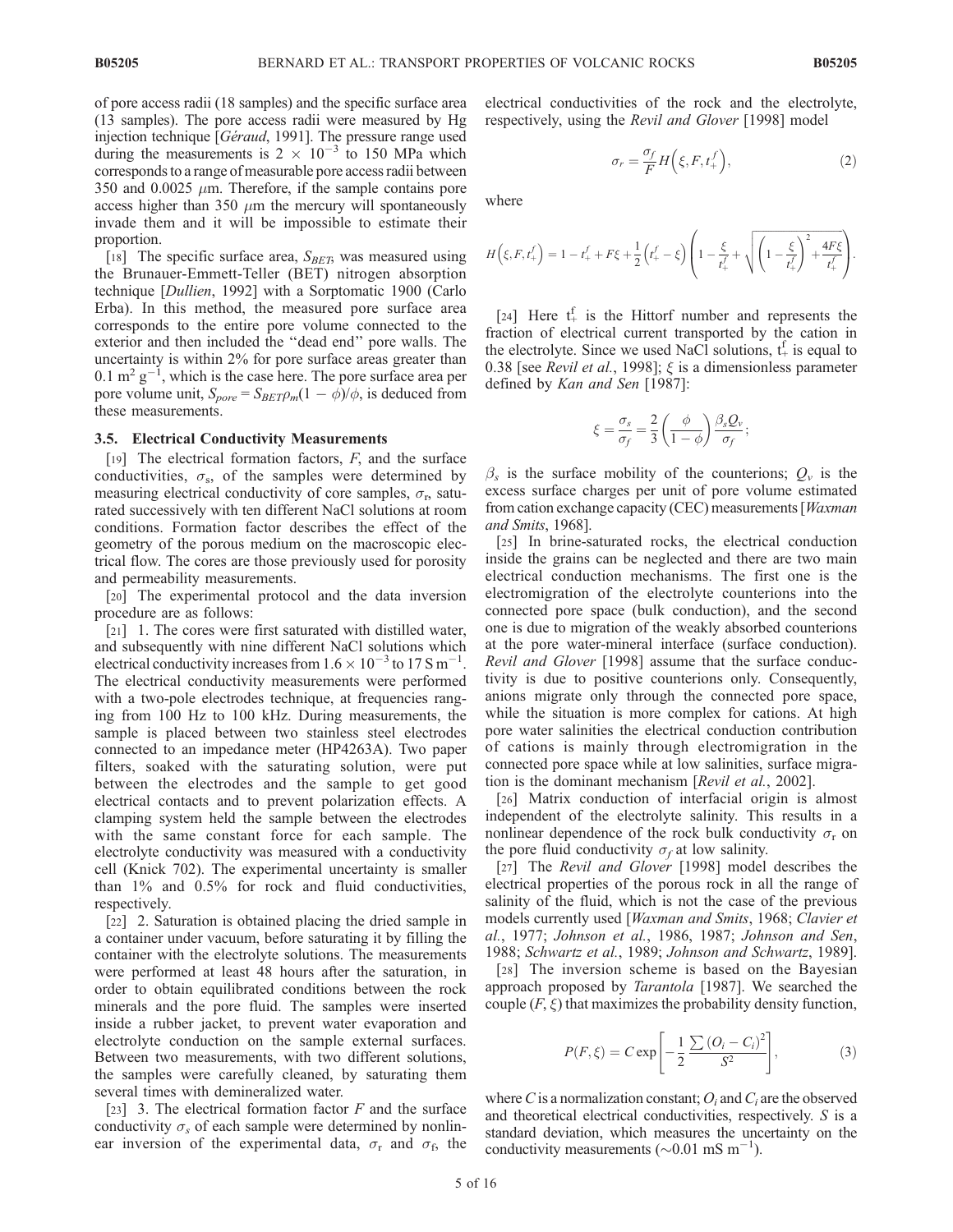**Table 2.** Measured Mass Density ( $\rho_m$ ), Connected and Unconnected Porosity ( $\phi_c$  and  $\phi_l$ ), and Transport Properties of Pyroclastic Rocks From Montage Pelée Volcano<sup>a</sup>

| Sample             | $\rho_{\rm m}$ , g cm <sup>-3</sup> | $\phi_{\rm c}$ | $\phi_{\rm t}$           | k, $10^{-12}$ m <sup>2</sup> | $A_K$ , %                | $S_{BET}$ , m <sup>2</sup> g <sup>-1</sup> | $\mathbf F$              | A <sub>F</sub> , $\%$ | $\sigma_s$ , mS m <sup>-1</sup> |
|--------------------|-------------------------------------|----------------|--------------------------|------------------------------|--------------------------|--------------------------------------------|--------------------------|-----------------------|---------------------------------|
|                    |                                     |                |                          | <b>First Stage</b>           |                          |                                            |                          |                       |                                 |
| MB501-1 z          | 2.74<br>2.70                        | 0.102          | 0.013<br>0.003           | 0.0010<br>0.0001             |                          | 1.22                                       | 133<br>1139              |                       | 7.2<br>7.78                     |
| MB501-2 z          |                                     | 0.038          |                          |                              |                          |                                            |                          |                       |                                 |
|                    |                                     |                |                          | Second Stage                 |                          |                                            |                          |                       |                                 |
| LPP Calebasse z    | 2.85                                | 0.031          | 0.010                    | 0.0001                       |                          |                                            | 393                      |                       | 1.18                            |
| LPP Plumé x        | 2.89                                | 0.035          | 0.016                    | 0.0001                       |                          | 0.86                                       | 273                      |                       | 1.60                            |
| LPP Macouba y      | 2.76                                | 0.134          | 0.001                    | 0.0010                       |                          |                                            | 53                       |                       | 0.78                            |
| MA701-1 y          | 2.76                                | 0.240          | 0.001                    | 0.2536                       |                          | 0.74                                       | 18                       |                       | 0.26                            |
| MA701-2 y          | 2.77                                | 0.145          | 0.007                    | 0.0049                       |                          |                                            | 49                       |                       | 0.34                            |
| MA701-3 z          | 2.71                                | 0.289          | 0.023                    | 5.0570                       |                          |                                            | 19                       |                       | 0.29                            |
| $MI101-1 x$        | 2.72                                | 0.111          | 0.007                    | 0.0039                       | 28                       |                                            | 136                      | $\boldsymbol{0}$      | 0.26                            |
| $MI101-1 z$        | 2.72                                | 0.103          | 0.009                    | 0.0030                       |                          |                                            | 137                      |                       | 0.34                            |
| MI101-2 z          | 2.71                                | 0.132          | 0.001                    | 0.0089                       |                          | 0.46                                       | 55                       |                       | 0.29                            |
| MI101-4 x          | 2.72                                | 0.149          | 0.007                    | 0.0553                       |                          |                                            | 44                       |                       | 0.21                            |
| $MI101-5 z$        | 2.69                                | 0.146          | 0.008                    | 0.0030                       |                          |                                            | 55                       |                       | 1.77                            |
| $MA701-m x$        | 2.68                                | 0.305          | 0.006                    | 1.7735                       |                          |                                            | 13                       |                       | 0.47                            |
| $M1101-m x$        | 2.63                                | 0.321          | 0.004                    | 0.5695                       |                          |                                            | 14                       |                       | 8.68                            |
|                    |                                     |                |                          | Third Stage                  |                          |                                            |                          |                       |                                 |
| $MF201-1$ y        | 2.86                                | 0.363          | 0.026                    | 1.5435                       |                          |                                            | 16                       |                       | 2.67                            |
| MF201-2 x          | 2.81                                | 0.280          | 0.016                    | 1.0294                       |                          | 1.03                                       | 25                       |                       | 0.50                            |
| MF201-3 y          | 2.84                                | 0.352          | 0.029                    | 5.6896                       |                          | 2.09                                       | 9                        |                       | 11.80                           |
| $NP1-A$ z          | 2.67                                | 0.099          | $\omega$                 | 0.0188                       |                          |                                            | $\overline{a}$           |                       | $\sim$                          |
| $NP1-F1 x$         | 2.67                                | 0.169          | 0.033                    | 0.0059                       | 40                       |                                            | 195                      | 13                    | 0.63                            |
| $NP1-F1$ $V$       | 2.67                                | 0.157          | 0.023                    | 0.0039                       |                          |                                            | 222                      |                       | 0.65                            |
| $NP1-F2 x$         | 2.67                                | 0.174          | 0.018                    | 0.1086                       | 162                      | < 0.1                                      | 97                       | 34                    | 1.64                            |
| $NP1-F2z$          | 2.67                                | 0.190          | 0.031                    | 0.0109                       |                          |                                            | 136                      |                       | 0.71                            |
| $NP1-F3$ y         | 2.69                                | 0.158          | $\sim$                   | 0.0385                       | 136                      |                                            | 77                       | 16                    | 0.00                            |
| $NP1-F3z$          | 2.69                                | 0.146          | 0.017                    | 0.2043                       |                          |                                            | 65                       |                       | 0.73                            |
| $NP1-Cy$           |                                     | 0.312          | $\equiv$                 | 0.0592                       |                          |                                            | $\overline{\phantom{a}}$ |                       | $\sim$                          |
| $NP1-Bx$           | 2.67                                | 0.415          | 0.052                    | 0.6701                       | 73                       |                                            | 17                       |                       | 3.6                             |
| $NP1-By$           | 2.67                                | 0.428          | $\overline{\phantom{a}}$ | 1.4488                       | $\overline{\phantom{a}}$ |                                            | $\overline{\phantom{a}}$ |                       |                                 |
| NH1-I              | 2.69                                | 0.119          | 0.005                    | 0.0029                       |                          |                                            | 101                      |                       | 0.03                            |
| NH1-N              | 2.70                                | 0.197          | 0.002                    | 0.1668                       |                          |                                            | 25                       |                       | 0.00                            |
| NH1-K              | 2.69                                | 0.251          | 0.023                    | 1.5830                       |                          | < 0.1                                      | 17                       |                       | 0.11                            |
| NH1-L              | 2.68                                | 0.274          | 0.020                    | 2.9124                       |                          |                                            | 14                       |                       | 0.17                            |
| NH1-O              | 2.70                                | 0.304          | 0.022                    | 1.1843                       |                          |                                            | 10                       |                       | 18.9                            |
| $NH2-S$            | 2.78                                | 0.099          | 0.001                    | 0.0010                       |                          |                                            | 86                       |                       | 1.17                            |
| $NH2-P x$          | 2.62                                | 0.213          | 0.000                    | 0.2270                       | 84                       |                                            | 51                       | 36                    | 0.97                            |
| $NH2-P$ y          | 2.62                                | 0.232          | 0.005                    | 0.5537                       |                          |                                            | 36                       |                       | 1.59                            |
| $NH2-R$            | 2.71                                | 0.328          | 0.031                    | 10.2068                      |                          |                                            | 9                        |                       | 1.35                            |
| $NH2-Q x$          | 2.67                                | 0.408          | 0.020                    | 34.4298                      | 33                       | < 0.1                                      | 10                       | 6                     | 11.7                            |
| $NH2-Q$ z          | 2.67                                | 0.353          | 0.055                    | 33.3235                      |                          |                                            | 9                        |                       | 3.10                            |
| D-Aileron          | 2.74                                | 0.154          | 0.020                    | 0.0039                       |                          |                                            | 48                       |                       | 0.83                            |
| DH1-1902           | 2.72                                | 0.098          | 0.007                    | 0.0020                       |                          |                                            | 66                       |                       | 0.10                            |
| DH2-1929           | 2.74                                | 0.121          | 0.001                    | 0.0039                       |                          | 0.14                                       | 66                       |                       | 0.26                            |
| PP1-D3             | 2.63                                | 0.547          | 0.110                    | 0.2073                       |                          |                                            | 29                       |                       | 8.72                            |
| PP1-My             | 2.65                                | 0.536          | 0.150                    | 0.4254                       | 99                       |                                            | 35                       | 6                     | 6.30                            |
| PP1-M <sub>z</sub> | 2.65                                | 0.574          | 0.100                    | 0.1441                       |                          |                                            | 38                       |                       | 0.30                            |
| $PP1-H x$          | 2.67                                | 0.574          | 0.092                    | 1.1813                       | 54                       |                                            | $\Box$                   |                       | $\mathcal{L}_{\mathcal{A}}$     |
| $PP1-H$            |                                     |                |                          |                              |                          |                                            | 15                       |                       |                                 |
|                    | 2.67                                | 0.578          | 0.086                    | 2.0538<br>$\omega$           |                          |                                            | 36                       |                       | 6.53<br>9.65                    |
| $PP1-Ey$           | 2.67                                | 0.585          | 0.097                    |                              |                          |                                            | $\tau$                   |                       |                                 |
| $PP1-G x$          | 2.65                                | 0.617          | 0.080                    | 7.6605                       |                          |                                            |                          |                       | 2.22                            |

<sup>a</sup> Transport properties are air permeability (k), electrical formation factor (F), electrical surface conductivity ( $\sigma_s$ ), and S<sub>BET</sub> is the specific surface area. A<sub>k</sub> and  $A_F$  are designed permeability and formation factor anisotropies, respectively.

[29] Like the permeability anisotropy (section 3.3), we estimate the formation factor anisotropy,  $A_F = 100|F_1 - F_2|$  $F_{mean}$  where  $F_1, F_2$  are the formation factor measured in two perpendicular directions, and  $F_{\text{mean}}$  is their average.

# 4. Results

[30] Table 2 presents the matrix mass density, the connected and unconnected porosities, the air permeability, the permeability anisotropy, the BET specific surface area, the formation factor, the formation factor anisotropy, and the surface conductivity.

# 4.1. Porosity and Mass Density

[31] Figure 3 shows the unconnected porosity,  $\phi_t$ , as a function of the connected porosity,  $\phi_c$ . While  $\phi_c$  varies over a wide range, from 3% in the lavas to 62% in the pumices,  $\phi_t$  is generally smaller than 3%, except in the pumices where it can reach 15%.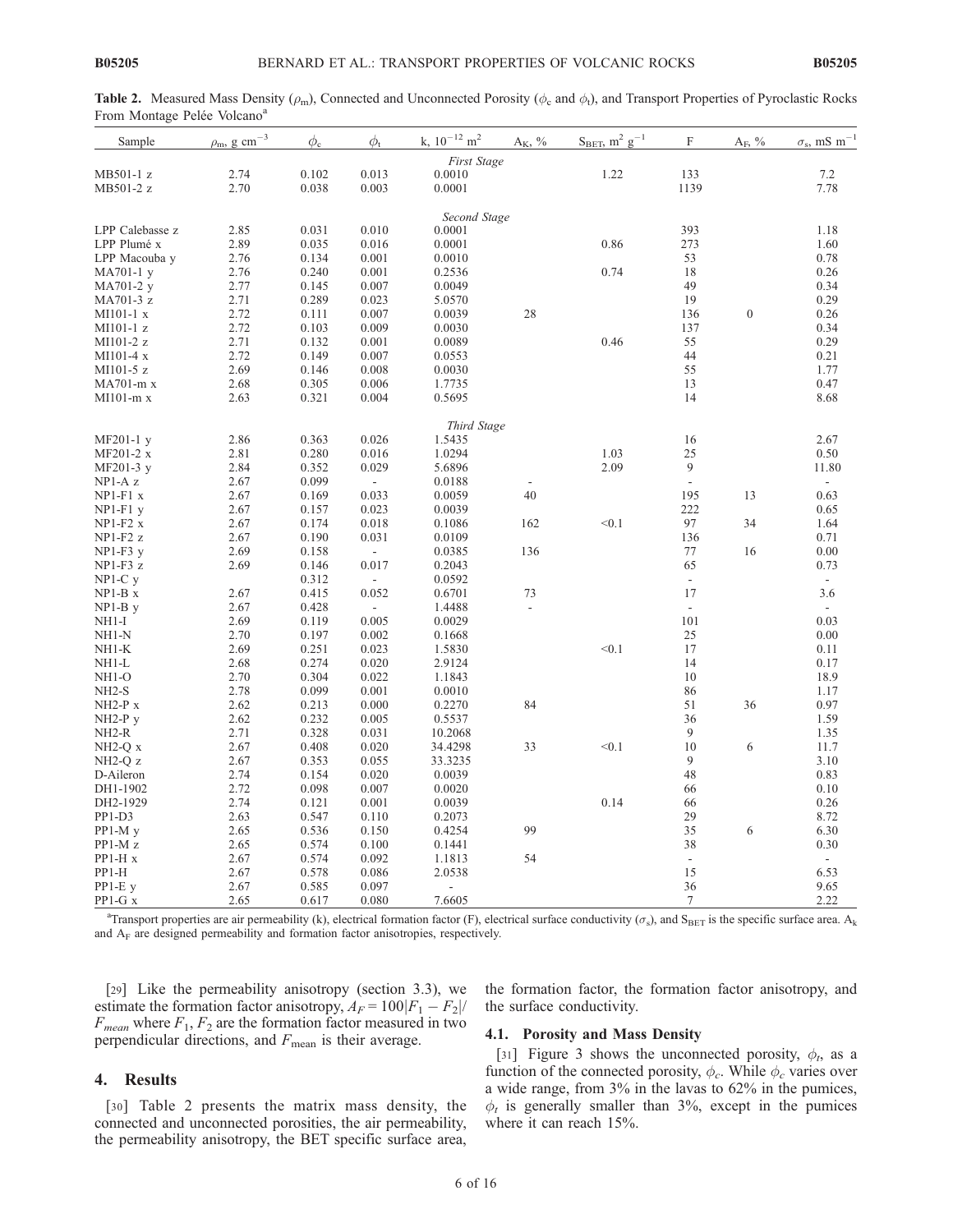

Figure 3. Unconnected porosity as a function of connected porosity. The different symbols correspond to the different deposits studied (see Table 1 for more details).

[32] The solid mass densities,  $\rho_m$ , are relatively constant, particularly in pumice and lava block samples from the third stage (Table 2). This is in agreement with the chemical and mineralogical composition of the Montagne Pelée products (see section 2). The average mass density is close to 2.7  $\mu$  cm<sup>-1</sup> in most of the samples. Higher values (2.8 to 2.9) are observed in the samples of scoria and lava flow. The scorias are derived from more basaltic magma whereas the lava flow samples are more crystallized: that explains their higher solid mass density. Consequently, the studied samples have a similar rock matrix but quite different pore microstructure.

#### 4.2. Permeability

[33] The permeability covers more than 5 orders of magnitude, from  $10^{-16}$  to  $35 \times 10^{-12}$  m<sup>2</sup> (Table 2). The higher permeability values (up to  $35 \times 10^{-12}$  m<sup>2</sup>), comparable to those measured on clean sands, were obtained in some blocks from block-and-ash flow and scoria flow deposits in spite of the fact that these rocks are less porous than the pumices. The lower values  $(<10^{-15} \text{ m}^2$ ) correspond to lava samples. Onpumices, the range of permeability is narrow  $(0.15-8 \times$  $(10^{-12} \text{ m}^2)$  and comparable to those measured on pumices from other volcanoes [Klug and Cashman, 1996; Tait et al., 1998; Klug et al., 2002; Melnik and Sparks, 2002].

[34] The porosities of the cores extracted from the same rock sample, but in two different directions, are relatively close. This indicates that the core volume is representative of the pore volume of the samples. However, the core permeability can be quite different since the permeability anisotropy,  $A_k$ , is extremely variable, ranging from 28 to 162%. Tait et al. [1998] also observed an important anisotropy of permeability in Minoan pumices (>50%).

# 4.3. Distribution of the Pore Access Radii and Specific Surface Area

[35] Figure 4 shows 15 distributions of the pore access radii that cover the different lithologies of the Montagne Pelée rocks. The normalized cumulative volume of mercury injected (saturation) is also reported. These distributions reflect the diversity in the pore space geometry of the studied samples. On the majority of the samples we observe a wide, bimodal or quasi-monomodal, spectrum of pore access radii, ranging from  $2 \times 10^{-3}$  to  $10^{2} \mu$ m. The exceptions are the pumices (PP1 and PH1 series), which generally do not have pore access radii smaller than  $10^{-1}$   $\mu$ m. At the opposite, in the lava flow (Plumé) and the lava dome (D1929), the pore access radii larger than  $5 \mu m$  are uncommon.

[36] Two families of pore access radii, more or less differentiated, are generally observed in the indurated block-and-ash flow deposits (MI and MA series), the lava blocks (NP1 and NH2 series), the scoria (MF serie) and the pumices, but their relative proportion may be very different. The lava blocks and the scoria have a bimodal distribution of pore access radii and the large pore access radii, ranging from 5 to 100  $\mu$ m, generally predominate. On pumices, the distribution of pore access radii is quasi-monomodal and most of the pore access radii are smaller than 10  $\mu$ m. The pumice pores are large (high porosity) but connected with narrow apertures ("ink bottle" pores) [Whitham and Sparks, 1986]. This difference in the pore access radius distributions explains why the permeability in the lava blocks and scorias can be more important than in the pumices, even if their porosities are smaller. See, for example, the lava block NH2-Q, the scoria MF-3 and the pumice PP1-D3 in Figure 4. The high permeabilities ( $> 5 \times 10^{-12}$  m<sup>2</sup>) are associated to the samples having large pore access radii ( $>10 \mu$ m) or large pore size (high porosity) connected by relatively large throats (see PP1-G).

[37] Polymodal distributions of pore size or pore access radius in volcanic rocks have been attributed to multiple stages of bubble nucleation and growth [Sparks and Brazier, 1982; Whitham and Sparks, 1986] and to bubble coalescence [Klug and Cashman, 1996; Mangan and Cashman, 1996].

[38] The specific surface areas,  $S<sub>BET</sub>$ , are relatively small, ranging from 0.1 to 2.1 m<sup>2</sup> g<sup>-1</sup>, except for three lava blocks and two pumices, where they are under the resolution limit of the apparatus, 0.1 m<sup>2</sup>  $g^{-1}$ . In general, high specific surface area are associated with low hydraulic pore radius,  $R<sub>h</sub>$ , and therefore low permeability. In Montagne Pelée rocks, the larger values are observed in samples from lava flows and lava domes with low permeability, as expected, but also in scoria with large permeability. The mean hydraulic pore radius,  $R<sub>h</sub>$ , computed using the specific surface area per pore volume unit,  $S<sub>pore</sub>$ , and the relationship for tubular medium [Schopper, 1982],  $R_h = 2/S_{pore}$ , ranges from 0.02 to 5.4  $\mu$ m.

### 4.4. Formation Factor, Surface Conductivity, and Electrical Tortuosity

[39] In the Table 2 we report the formation factors, F, and the surface conductivities,  $\sigma_s$ , determined from the electrical conductivities measured at 100 kHz, using the Revil and Glover model (noted RG). We choose the data at 100 kHz since they correspond to the minimal phase difference in all samples. Figure 5 shows an example of rock electrical conductivity,  $\sigma_r$ , versus pore fluid conductivity,  $\sigma_f$ .

[40] The formation factor,  $F$ , ranges from 7 to 1139. The larger values are obtained in lavas and indurated block-andash flow deposits (breccias) whereas the smaller values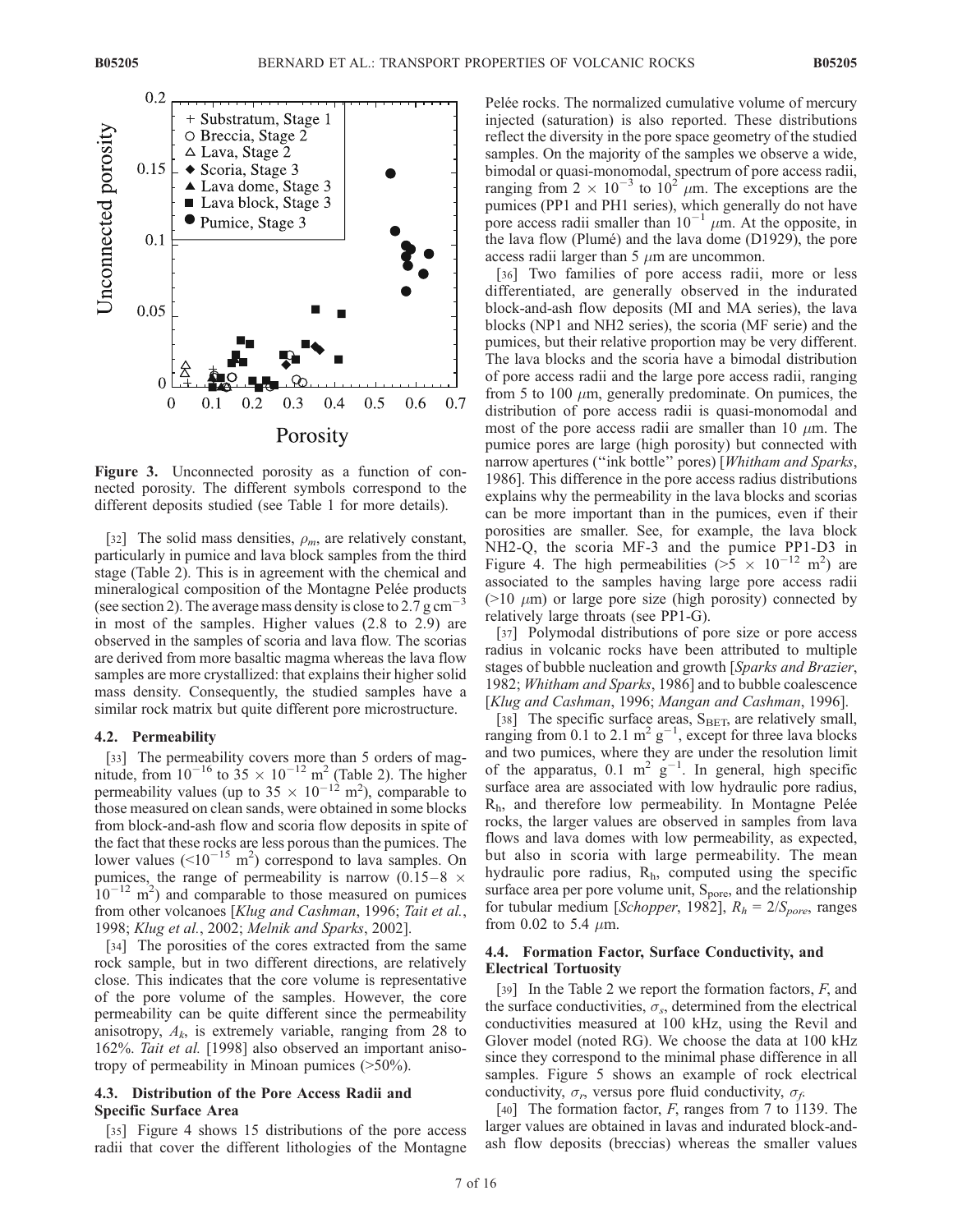

Figure 4. Distributions of pore access radius (solid line) and normalized cumulative volume of mercury injected (solid line with circles) from Hg porosimetry measurements on 15 samples characteristics of Montagne Pelée deposits. The k and  $\Phi$  are the permeability and the porosity, respectively, of the samples. See sample designations in Table 1.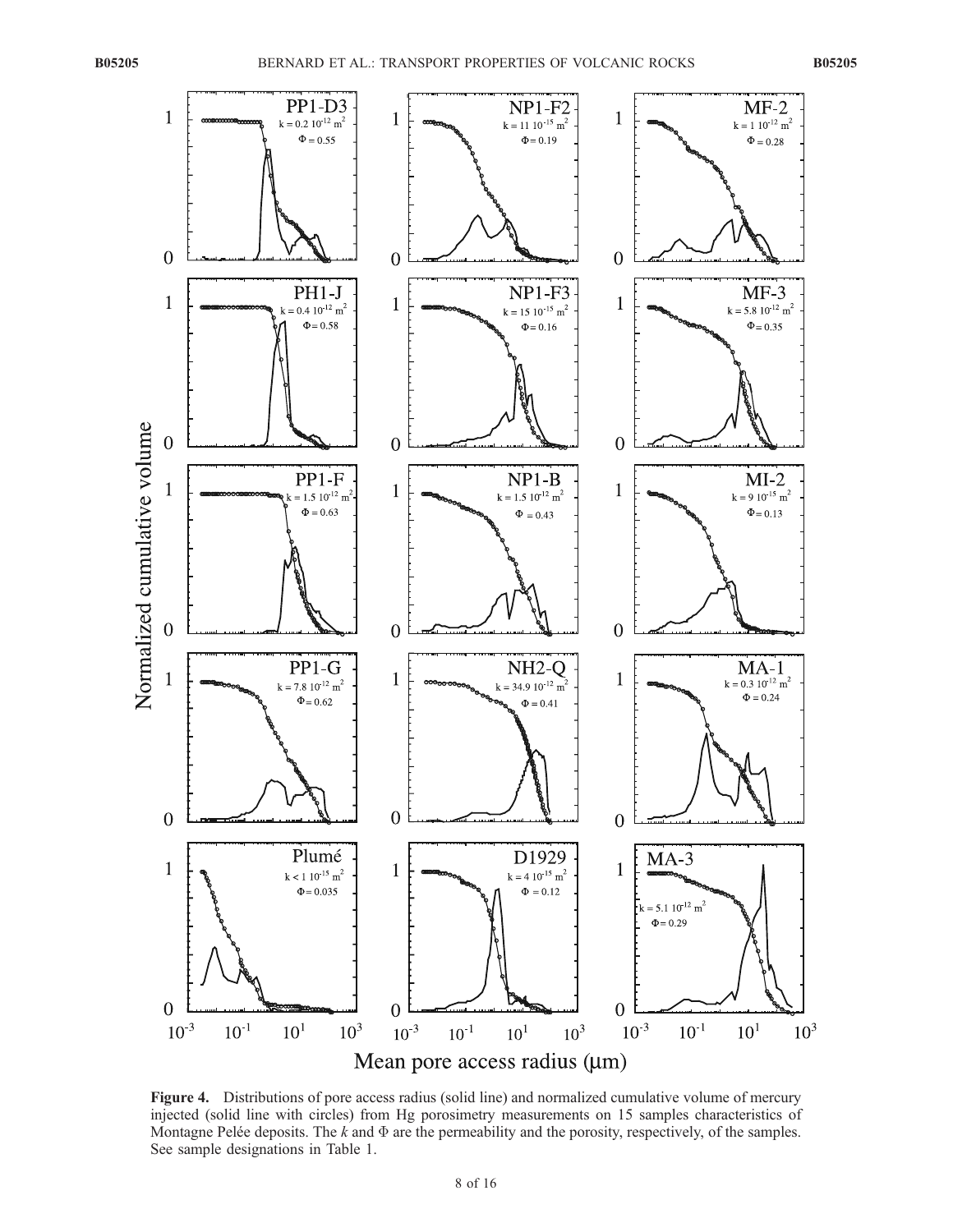

Figure 5. An example of rock conductivity variation as a function of the saturating fluid conductivity in a Montagne Pelée sample. The solid line corresponds to a data fit using the Revil and Glover [1998] model.

 $(F < 20)$  correspond to highly porous and permeable samples (pumices and scoria). The electrical anisotropy  $A_F$  is smaller than 36%. The effect of rock anisotropy is greater on the permeability. The surface conductivity,  $\sigma_s$ , range from  $10^{-5}$ to  $19 \times 10^{-3}$  S m<sup>-1</sup> and are small compared to surface conductivities measured in rocks with clays, where surface conductivity is generally greater than  $10^{-3}$  S m<sup>-1</sup> [*Waxman* and Smits, 1968]. This agrees with the small values of CEC  $(0.01 \text{ to } 0.05 \text{ meq g}^{-1})$  measured in most of the samples. The larger values of the CEC (0.04 and 0.05 meq  $g^{-1}$ ) are observed on the oldest samples from the substratum (MB501 serie) and may be due to weak weathering. Larger CEC values ( $>0.05$  meq g<sup>-1</sup>) are generally associated to clay minerals [ $Sch\ddot{o}n$ , 1996]. These results confirm that weathering effect remains negligible in the selected samples.

[41] An additional parameter characterizing the pore structure can be deduced from porosity and electrical measurethe electrical tortuosity defined as  $\tau_e = \sqrt{F\phi_c}$  [see Brown, 1980]. Similarly to hydraulic tortuosity that measures the geometry of the fluid flow paths, the electrical tortuosity describes the path geometry associated with electrical current transport in a porous media. Fluid flow tortuosity is systematically larger than the electrical tortuosity and can differ by as much as an order of magnitude at lower porosities [David, 1993]. The constrictions in the pores may have a greater effect on hydraulic resistance to fluid flow that it does on electrical resistance. Results show that electrical tortuosity in pyroclastic rocks cover a large spectrum of values between 1.7 and 6.5. This indicates different degree in the complexity of their pore network.

# 5. Discussion

[42] In this section we discuss the relationship between porosity, permeability and formation factor in the pyroclastic rocks. These relations provide a quantitative basis to evaluate the pore microstructure features on which these transport properties depend and therefore the possibility to get information on the pore microstructure through bulk transport properties of pyroclastic rocks. Measurements are compared to predictions of different theoretical models, based on geometrical considerations or percolation theory and depending on microstructural characteristics such as pore dimension and connectivity. We also relate these results to the main hypothesis on magma degassing processes proposed in literature for this volcano. At the end of this section, we introduce field data available in literature on hydrogeological properties of Montagne Pelée deposits and compare them to laboratory measurements but without push the analysis far since it is well know that transport properties depend on scale measurement.

#### 5.1. Permeability-Porosity Relationship

[43] Figure 6 shows that the permeability of Montagne Pelée samples increases with the connected porosity but with different trends for different lithologies, like in sedimentary rocks for different grain size distributions. Three behaviors may be observed if we assume that the porosity,  $\phi_c$ , and the permeability, k, are connected through a power law like,

$$
k = C\phi_c^n,\tag{4}
$$

where  $C$  is a constant:

[44] 1. On the less porous samples ( $\phi_c \le 10\%$ ) from the substratum and lava flow deposits the best fit is obtained for  $n \approx 2$ , characteristic of crack porosity. The correlation coefficient,  $R$  (from least squares curve fit) is equal to 0.95;

[45] 2. On pumices, the correlation is weak  $(R = 0.51)$  and *n* is very high and unusual ( $n \approx 16$ ). The permeability varies



Figure 6. Air permeability as a function of connected porosity. The symbol description is given in Figure 3. The regression lines correspond to the Carman-Kozeny model  $k = C \phi^n$  for the three main trends observed:  $n \approx 2$  (dotted line),  $n \approx 5$  (dashed line), and  $n \approx 16$  (solid line). See comments in section 5.1.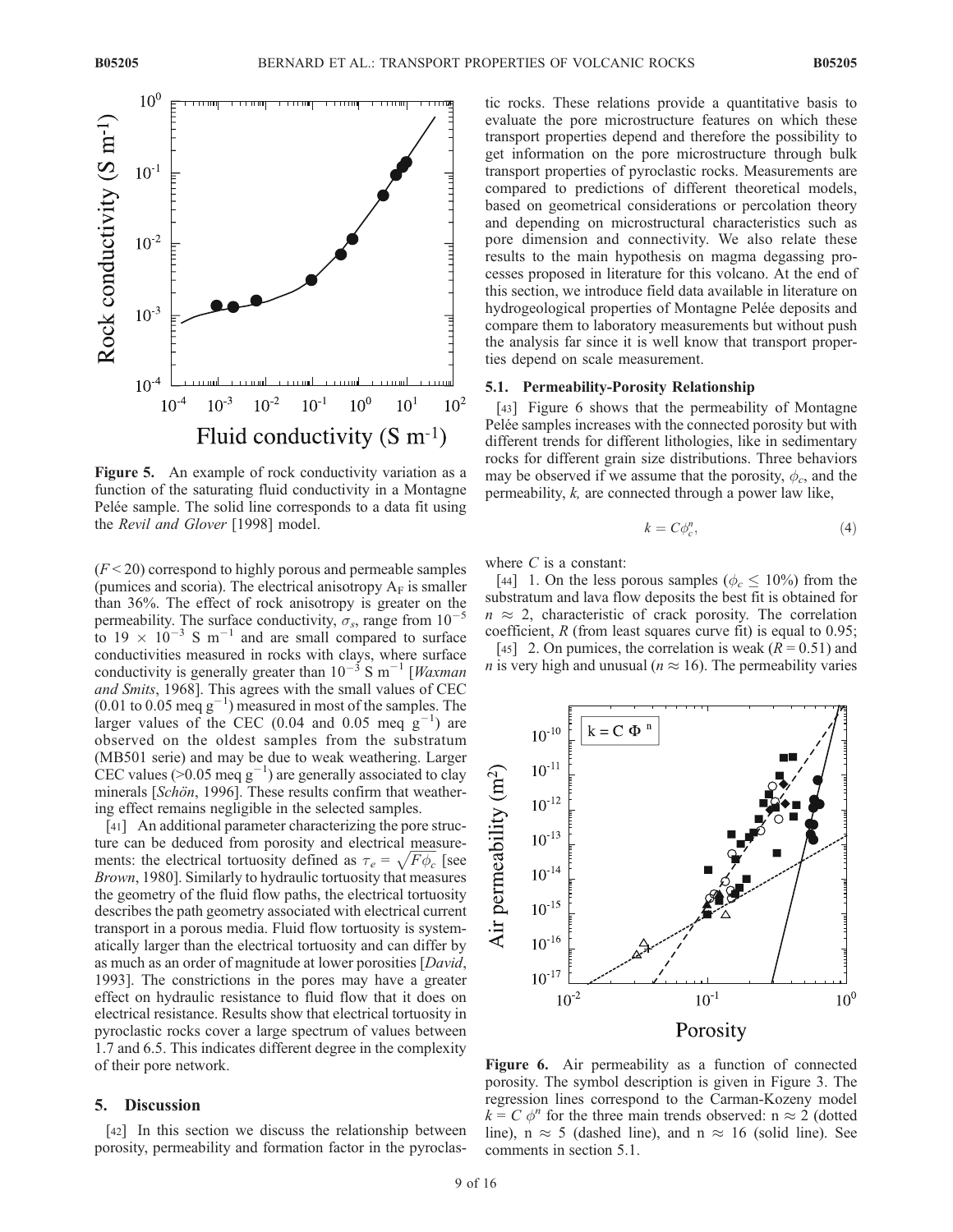considerably: 2 orders of magnitude for a small  $(\leq 10\%)$ porosity variation;

[46] 3. On all the other rocks, the exponent is also relatively high ( $n \approx 5$ ) and the correlation coefficient is larger  $(R = 0.61)$ .

[47] 4. Grouping all the data leads to a very low  $R (= 0.1)$ .

[48] The large values of *n* may indicate that only a limited part of the connected porosity participates to the hydraulic transport, and may be attributed to a percolation threshold phenomenon. Multiple processes in the physical, chemical, biological, and earth sciences appear to show power law (i.e., fractal) properties above a certain threshold and may thus be described by percolation theory.

[49] Various authors have shown the role of percolation in transport properties of porous media (for reviews, see Dullien [1992], Adler [1992], and Sahimi [1994]). In any given rock, there must be a certain minimum threshold porosity  $\phi_p$  before through going connected paths exist [Kirkpatrick, 1973; Bernabé et al., 1982; Berkowitz and Ewing, 1998]. It is only the porosity in excess of the threshold porosity that determines the permeability [Mavko and Nur, 1998].

[50] *Rust and Cashman* [2004] study the permeability of crystal-poor obsidian flow and pumice samples to assess the existence of such a critical porosity below which silicic magma is effectively impermeable. They do not observe an abrupt decrease in permeability below 60% porosity, as found previously by Eichelberger et al. [1986] for Obsidian Dome (USA) samples. However, they do not prelude a percolation threshold at lower porosity, i.e.,  $\phi_p < 0.3$ ,  $\phi_p <$ 0.16 and  $\phi_p$  < 0.023, for samples from Mont Saint Helens, Montagne Pelée and Soufrière Hills volcanoes, respectively. Similar observations on vesicular basalts (lava and scoria) lead Saar and Manga [1999, 2002] to the conclusion that the percolation threshold  $\phi_p$  is smaller than 0.3, the value predicted by percolation theory for overlapping uniform spherical bubbles [Feng et al., 1987; Blower, 2001; Blower et al., 2001, 2002].

[51] Substituting  $\phi$  by  $(\phi_c - \phi_p)$  in equation (4), we obtain

$$
k = C \left( \phi_c - \phi_p \right)^n. \tag{5}
$$

[52] Rocks with different diagenesis history might have different characteristic percolation threshold porosity. Rust and Cashman [2004] suggest that both vesicle microstructure and the resulting porosity –permeability relationship depend on the deformation, decompression and degassing history of the magma. To get the best fit using equation  $(5)$ , we have to set  $\phi_p = 0.5$  for pumices and  $\phi_p = 0.1$  for the others lithologies, except the substratum and lava flow samples where  $\phi_p$  is assumed to be zero. Then a unique exponent *n* close to 3 ( $n \approx 2.7$ ) allows to describe the k- $\phi$ relationship, and improve the correlation coefficient for the entire data set  $(R = 0.60)$ .

[53] An exponent  $n$  close to 3 is consistent with the Carman-Kozeny (CK) model [Carman, 1956]. In this model, the pores are idealized as capillary channels. The channel cross sections have complicated shapes but, on the average, a constant area. The CK model links the permeability  $k$  to the porosity,  $\phi$ , the pore channel tortuosity,  $\tau_h$ , and the pore surface area per unit volume of rock,  $S_{tot}$ , or the so-called "mean hydraulic radius,"  $R_h$ , by

$$
k_{CK} = \frac{\phi R_h^2}{4\chi \tau_h^2} = \frac{\phi^3}{\chi \tau_h^2 S_{tot}^2},
$$
\n(6)

 $\chi$  is the cross section shape factor, equal to 2 for a circular section. Equation (6) shows the both influence of porosity and pore geometry on permeability, as well as the dominant effect of pore geometry, according to the squared dependence of k on  $R_h$  and  $\tau_h$ . The tortuosity is the squared ratio of the mean flow path length to the medium length.

[54] The CK model introduces a direct dependence between porosity and permeability, and, through the concepts of specific surface area and tortuosity, leads to an explanation of how permeability depends on local rock texture. However, the CK model does not take into account other important topology characteristics such as pore connectivity or pore size fluctuation.

[55] In the last decades, new models, based on the use of capillary pressure curves and percolation theory, were developed. These models depend on the pore access radius distributions and then better integrate the effect of pore network topology on transport properties. Among these models, the Katz and Thompson [1986, 1987] model introduces the concept of percolation threshold and connects the permeability with two characteristic lengths of the pore space. The first one,  $r_c$ , is the radius corresponding to the threshold pressure in a mercury injection experiment. It defines the point at which the invading mercury first forms a connected path spanning the rock sample. The second one,  $r_h$ , is the pore access radius that optimizes the hydraulic conductance. This model assumes that only the pores with access radii lower than  $r_c$  participate to the permeability. Therefore the permeability is given on this model by

$$
k_{\kappa\tau} = \frac{1}{89} \frac{r_h^2}{r_c} \phi S(r_h),
$$
 (7)

where  $S(r_h)$  is the Hg saturation of the pore space composed by pores having an access radius r, with  $0 \le r \le r_c$ . The radii  $r_c$  and  $r_h$  are determined from the capillary pressure curves (for details, see Katz and Thompson [1987]). Percolation theory was developed to mathematically deal with disordered media, in which the disorder is defined by a random variation in the degree of connectivity.

[56] Figure 7 compares the measured permeability and the theoretical permeability obtained with the Carman-Kozeny (CK) and Katz and Thompson (KT) models. The CK model underestimates the permeability by up to 4 orders of magnitude. The disagreement between the experimental data and the CK predictions cannot result from a difference between the values of hydraulic and electrical tortuosities, because the difference between these two quantities is smaller than 1 order of magnitude, as *David* [1993] demonstrates through numerical simulations. The hypothesis that the hydraulic radius obtained by BET measurements is smaller than the mean capillary radius actually participating to the fluid transport can be proposed to explain such disagreement (see section 5.4). Moreover, porous media in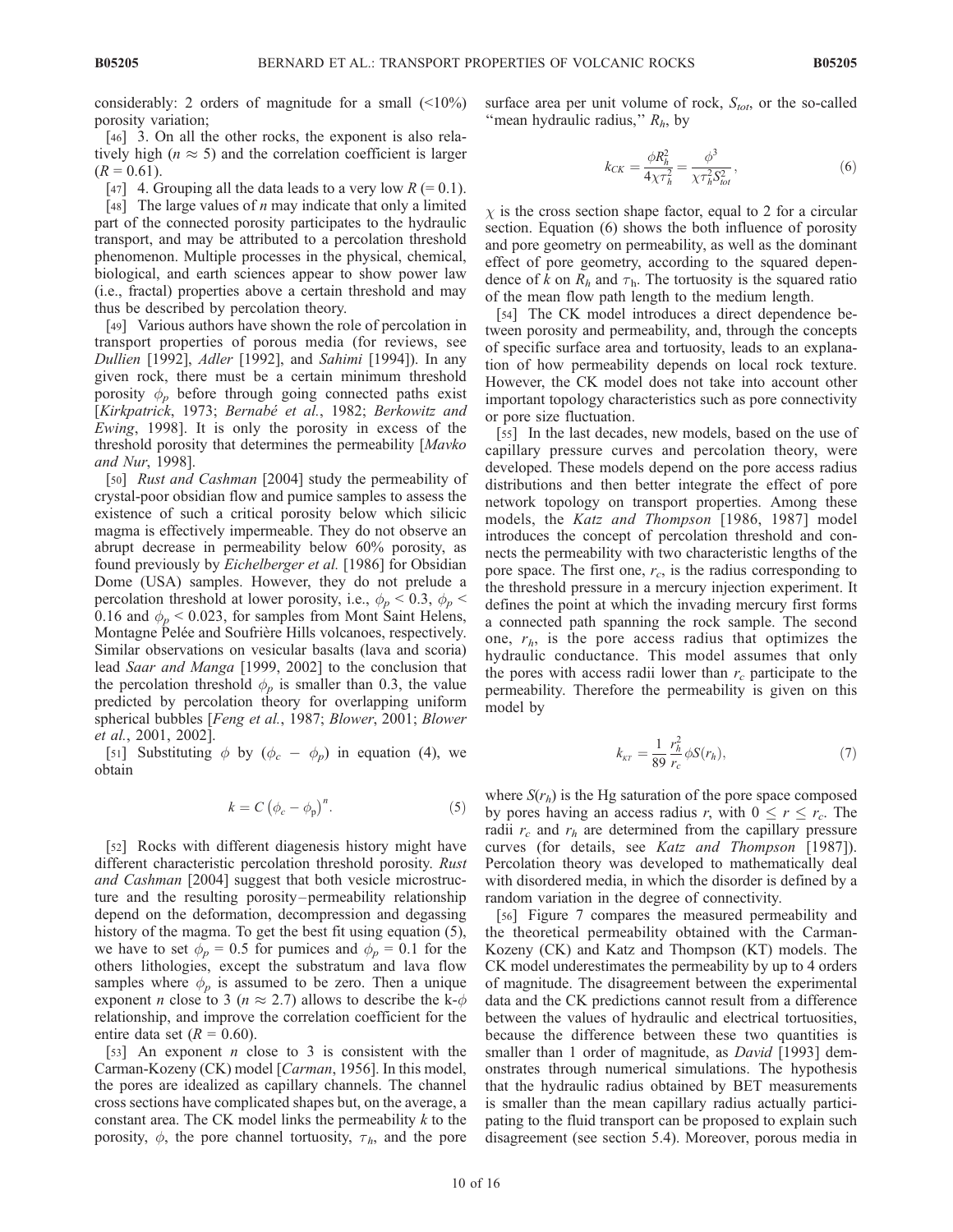

Figure 7. Comparison of measured permeability with the calculated values using the theoretical models of Carman-Kozeny [Carman, 1956] (gray symbols) and Katz and Thompson [1986, 1987] (black symbols).

nature are not composed of well-connected constant pore diameter capillaries.

[57] The Katz and Thompson (KT) model gives a better estimation of the permeability than the CK model. Indeed the difference between the measured and calculated permeability using KT model is smaller than 1 order of magnitude, except for five samples. Four of these samples present large pore access radius spectra and the beginning of their Hg porosimetry curve is not well defined. Consequently, the error on the  $r_c$  estimated in these samples is larger. The KT model is better adapted to pyroclastic rocks because only the part of pores participating efficiently to the hydraulic transport is taking into account. The two radii  $r_c$  and  $r_h$  are generally 1 or 2 orders of magnitude higher than the hydraulic radius deduced from BET measurements (see section 5.4).

#### 5.2. Formation Factor-Porosity Relationship

[58] Figure 8 shows the formation factor,  $F$ , as a function of the connected porosity  $\phi_c$ . The different lines correspond to different values of the cementation factor  $m$ , a parameter of the well-known Archie empirical law [Archie, 1942],

$$
F = \phi_c^{-m}.\tag{8}
$$

[59] The parameter m reflects the ratio between the connected porosity and the pore space volume useful for electrical flows. Wong et al. [1984] proposed that m may be larger in porous media with wide fluctuations of pore size. For a majority of the samples, m is between 2 and 3 like in most sedimentary rocks [Schön, 1996]. The lower m (between 1 and 2) is found in lavas and lava domes. Pezard et al. [1990] showed that a value of m close to 1 indicates that the conducting pore space of the rock is mainly compose of

cracks and micro cracks. The higher values of m (m  $\approx$  6) are observed in the pumices and confirm a strong discrepancy between the connected porosity and the pore volume participating to fluid flows. As we show in section 4.3, the pumice pores are large but their access radii are small. Therefore the pore sections efficient for electrical flows are small and, like the permeability, the formation factor is weakly dependent on connected porosity in pumices.

[60] However, if we use the modified form of equation (8):  $F = a \phi_{-m}$ , to relate F to  $\phi$ , for each lithology or grouping all the data, the correlation coefficients obtained are greater than those computed in section 5.1, using equations (4) or (5). As an illustration, grouping all the data except the pumices, we found  $R \approx 0.73$  from the above modified form of equation (8) whereas  $R \approx 0.61$  from equation (4). This indicates that porosity has a stronger effect on formation factor than permeability, which depends stronger on details of the pore microstructure. The sparse data on permeability and formation factor anisotropy presented in section 4, is in agreement with a stronger dependence of permeability on the pore space heterogeneities. Keller [1989] studied electrical properties of volcanic rocks (tuff, aa and pahoehoe) for a large range of porosity, 20 to 80%. He used the modified form of Archie law, with  $a = 3.5$ and  $m = 1.44$  to relate F and  $\phi$  in volcanic rocks. A similar relationship exists for Montagne Pelée data presented in this paper, since  $a = 2.65$  and  $m = 1.63$  provide the best fit  $(R = 0.73)$ .

#### 5.3. Formation Factor-Permeability Relationship

[61] The textural influence upon  $F$  and  $k$  is the physical basis used in investigations attempting to find a correlation between these parameters. Figure 9 shows a relatively good correlation between  $F$  and  $k$  in the pyroclastic rocks, over the entire data set ( $R = 0.76$ ). The pumices not show



Figure 8. Formation factor as a function of porosity. The symbol description is given in Figure 3. The regression curves (solid lines) correspond to the Archie model for different m value.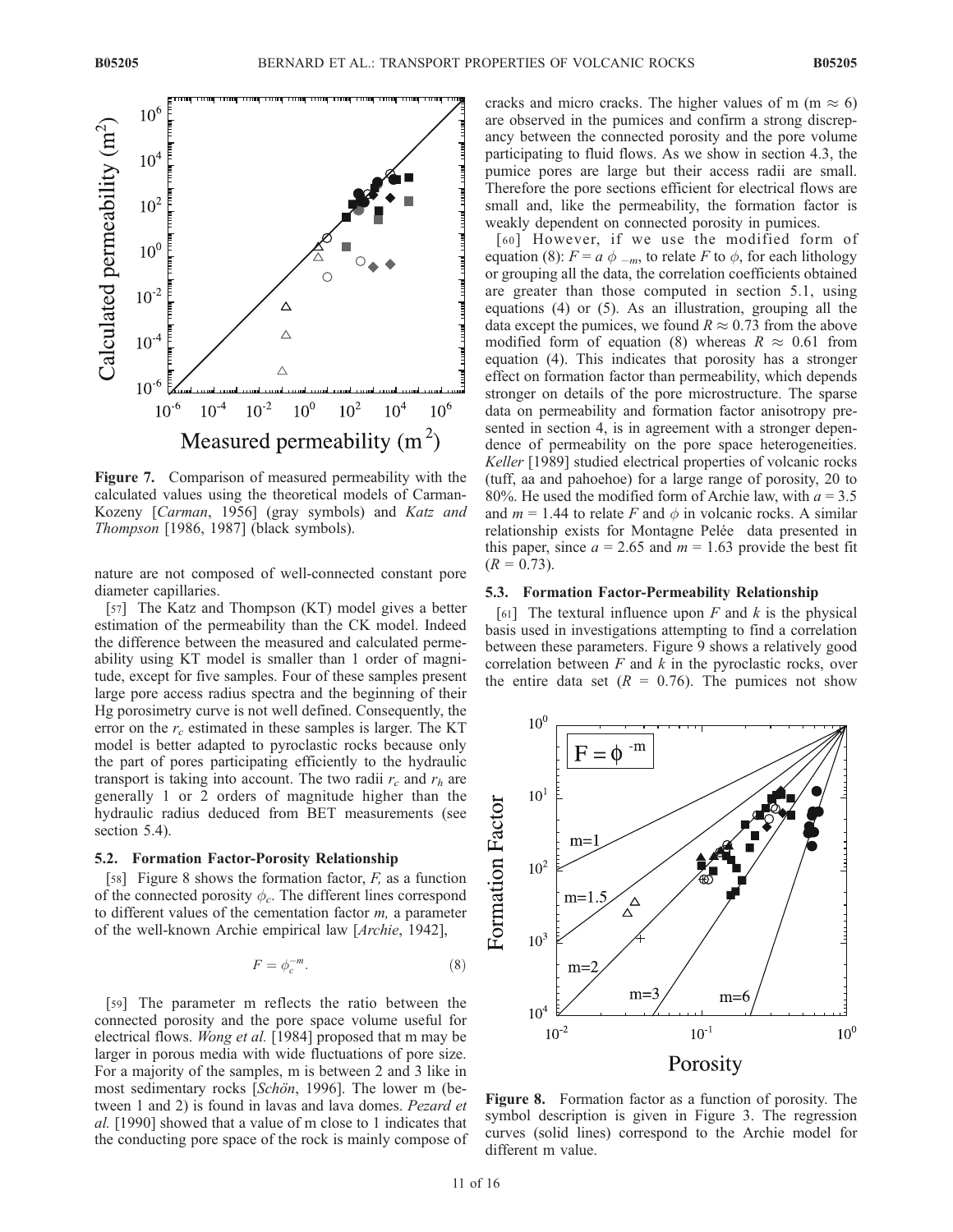

Figure 9. Formation factor as a function of permeability. The symbol description is given in Figure 3. The solid lines correspond to a fitting curve using the Pape et al. [1984] model.

particular behavior which contrast to previous results in sections 5.1 and 5.2.

[62] Figure 10 confirms that strong similarities exist between electrical and hydraulic conduction paths in pyroclastic rocks, particularly in scoria and pumice samples. For each lithology, the electrical tortuosity  $\tau_e$  correlates with the permeability. The difference between path geometries of the hydraulic and electrical conductions, characterized by  $\tau_h$  and  $\tau_e$ , respectively, increases with the pore electrical surface conduction  $\sigma_s$ , which is negligible in our samples (see section 4.4), and the heterogeneity of the pore space [*David* et al., 1990]. According to this last result, the correlation between  $\tau_e$  and k being stronger in scoria and pumices samples (Figure 10), the pore textures of these rocks may be relatively more homogeneous compared to the other samples.

[63] Modeling the pore networks with a capillary tube model, like in the CK model, leads to  $F = \tau_e^2/\phi$ . Therefore, assuming that the pathways for the fluid flow and the electrical current are the same, e.g.,  $\tau_h = \tau_e$ , the following relationship between the permeability and the formation factor results:

$$
k \propto \frac{1}{S_{pore}^2} F^{-1},\tag{9}
$$

where  $S_{pore} = S_{tot}/\phi$ . We have already unsuccessfully tested this relation in section 5.1 since we used the electrical tortuosity to compute  $k_{CK}$ .

[64] *Katz and Thompson* [1987] propose a relation to estimate the formation factor to Hg porosimetry, based on the percolation theory. Then they link the permeability to the Hg porosimetry and electrical data  $(r_c$  and  $F$ , respectively):

$$
k = \frac{4}{226} r_c^2 F^{-1}.
$$
 (10)

[65] The permeability is, in general, overestimated by a factor two by applying this relation on the Hg porosimetry and electrical data presented in this study. This factor may result from the coefficient (4/226) in equation (10) related to the simplistic modeling of the pore network by cylindrical channels, or/and a difference between hydraulic and electrical tortuosity.

[66] The  $k$ -F relation is also in agreement with *Pape et* al.'s [1981, 1982, 1984, 1987, 1999] studies, which predict  $k \propto F^{-4}$  using a so-called pigeonhole model to describe the pore geometry of sedimentary rocks. The pigeonhole model is based on fractal theory and opens the possibility of understanding the effect of interface phenomena on hydraulic and electrical properties of rocks. This result is interesting since the processes determining pore structure in volcanic and sedimentary rocks are different. In volcanic rocks, the pore microstructure (shape, size, orientation, connectivity) is determined by processes that promote nucleation, growth or coalescence of gas bubble in magma, such as the decompression of volatile-rich magma in volcanic conduits and it exposure to atmospheric pressure. Sedimentary rocks result from the lithification of sediments, which involves compaction, cementation and recrystallization (of carbonate sediments). Consequently, Pape et al. results may endure some deviation from the pure pigeonhole model.

# 5.4. Characteristic Lengths Controlling Transport **Properties**

[67] *Johnson et al.* [1986] defines a characteristic length  $\Lambda$  for electrical conduction. This parameter is a dynamic measurement of the pore throat that controls electrical conduction. Assuming similarities between electrical and hydraulic potential fields in the rock, Johnson and Schwartz



Figure 10. Electrical tortuosity deduced from electrical measurements as a function of permeability. The symbol description is given in Figure 3. The arrow shows a general decreasing trend of tortuosity with increasing permeability.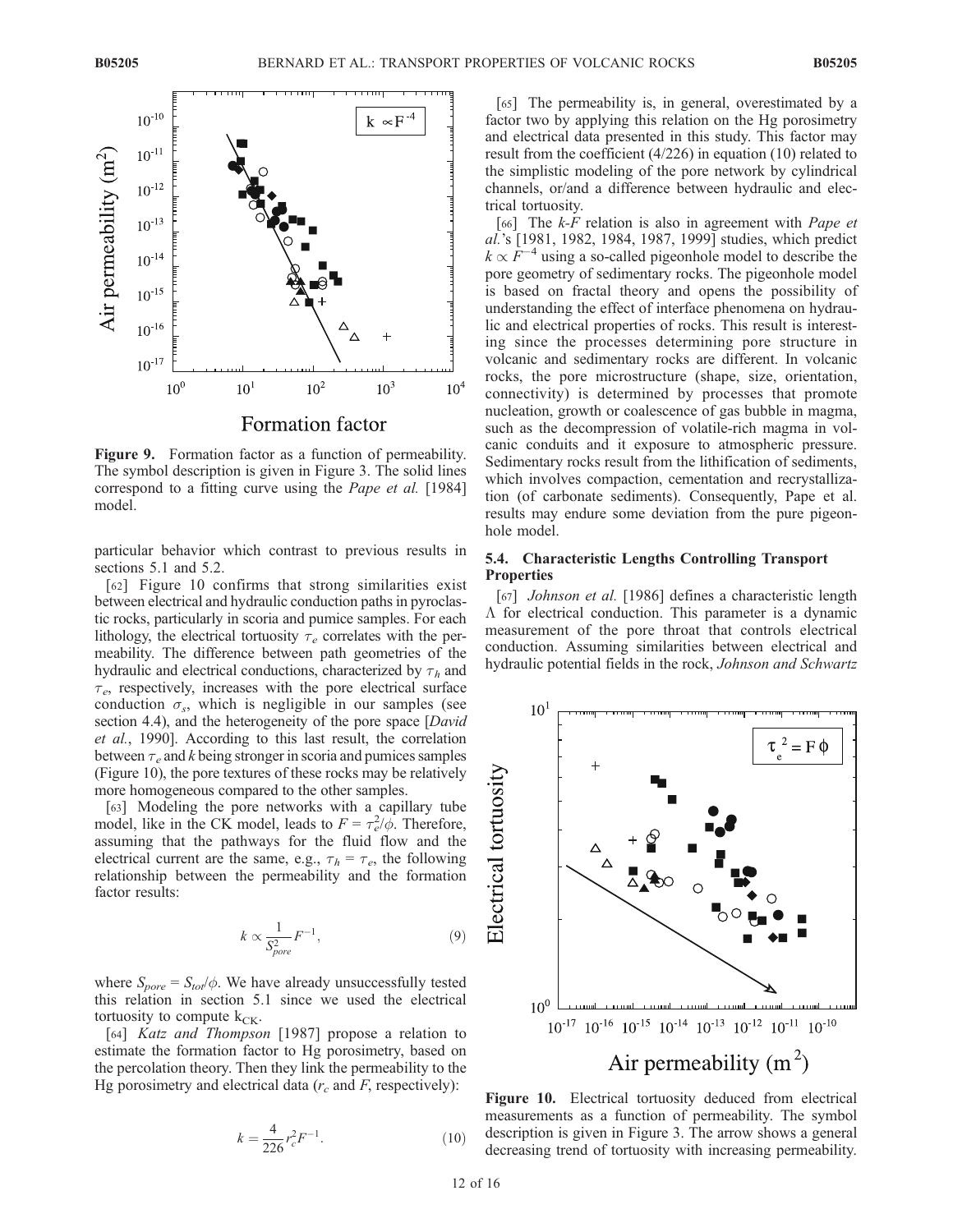

Figure 11. Comparison between different characteristics lengths controlling transport properties.  $\Lambda$  is computed using the *Johnson and Schwartz* [1989] model.  $R_h$  BET is deduced from BET measurement. Rh K-T and Re K-T are estimated from  $H_g$  porosimetry experiment and correspond to  $R_h^{\text{max}}$  and  $R_e^{\text{max}}$ , the two characteristic radius introduced by Katz and Thompson [1987].

[1989] consider that  $\Lambda$  is a good estimation of the mean hydraulic radius  $R_h$  and show that

$$
\Lambda = \sqrt{8kF}.\tag{11}
$$

[68] Figure 11 compares this length to those deduced from BET ( $R_h^{\text{BET}}$ ) and Hg porosimetry  $R_{\text{max}}^h$  and  $R_{\text{max}}^e$ measurements and shows that  $R_h^{\max} \geq \Lambda \geq R_e^{\max} \geq R_h^{\overline{BET}}$ , in general.  $\Lambda$  ranges from 1 to 30  $\mu$ m in the pyroclastic rock samples. Mean hydraulic radii deduced from BET measurements are smaller than those deduced from Hg porosimetry. This can partly explain the permeability underestimation observed in the samples using the CK model (see section 5.1). The BET measurements provide the entire pore surface connected to the exterior and then include the surface of ''dead end'' pore channels not useful for fluid flow through the two ends of the cylindrical samples. Therefore  $R_h$  is underestimated by this method.

# 5.5. Relations Between the Transport Properties of Montagne Pelée Rocks and the Magma Degassing Conditions at Depth

[69] The hydraulic and electrical properties measured at laboratory scale on a large sampling of pyroclastic rocks from Montagne Pelée confirm the fundamental difference in the pore geometry of pumices compared to the other pyroclastic products (scoria, lava blocks from block-andash flows and Peléean nuées ardentes, lava domes and lava flows). These differences in transport properties are consistent with the eruptive mechanisms proposed to explain the two main eruptive styles on Montagne Pelée volcano: (1) dome-forming eruptions and associated block-and-ash flow and/or Peléean nuées ardentes; and (2) Plinian eruption

which generated ash-and-pumice fallouts and flows. These two styles of activity occurred generally separately but in some case can be produced during the same event. Indeed, several eruptions of Montagne Pelée show transitions from explosive to effusive eruptive styles. Transitions from effusive to explosive styles are more rarely observed but occurred also as, for example, during the P1 eruption (650 years B.P.). This cannot be attributed to differences in the preeruptive conditions, according to the relative homogeneity of the mineralogical and chemical (trace and major elements) compositions of all erupted magma [Villemant et al., 1996; Villemant and Boudon, 1998]. The explosive-effusive transition is generally attributed to the progressive loss of volatile from magma stored in superficial reservoir, which leads to the evolution from a closed to an open system of degassing [Villemant and Boudon, 1998; Villemant et al., 2003]. The effusive-explosive transition is explained by involving an interaction between the magma and the surrounding fluids [Jaupart and Allègre, 1991; Jaupart and Tait, 1995; Jaupart, 1996; Villemant and Boudon, 1998].

[70] The important porosities associated with relatively low permeabilities, the existence of an unconnected porosity and the absence of large pore access radii observed on pumices are consistent with the hypothesis that during Plinian eruptions the interaction between the magma and the surrounding rocks is limited (closed system evolution). In the same way, the relatively high permeabilities observed in the lava blocks from block-and-ash flow and Peléean nuées ardentes generated by dome-forming eruptions, despite their weaker porosities and their pore tortuosities comparable or higher than in pumices, is in good agreement with an evolution in which the magma interacts with the exterior (open system evolution). In this case the degassing is more important, the bubbles interact strongly and the pores apertures observed in the erupted rocks are larger. Poorly to nonvesiculated lava blocks result from more complex and variable degassing processes that for Plinian products [Martel et al., 2000a, 2000b] and have more heterogeneous pore structures. That may explain the wide range of transport properties measured in these samples. On the scoria, the vesiculation processes are certainly similar to those of pumices, but as the magma composition is more basic and then more fluid, the degassing is facilitated [Mangan et al., 1993; Mangan and Cashman, 1996]. This explains the more important permeabilities of these rocks compared to pumices and the absence of a unconnected porosity. The other samples (lavas and lava domes) are highly degassed products and theirs porosity and permeability are small. In addition, the electrical measurements show they may contain more cracks than the other lithologies.

## 5.6. Preliminary Comparison to Field Data on Montagne Pelée Volcano

[71] The pyroclastic deposits are a mixture, more or less consolidated, of ashes and lava blocks similar to those used in this study. At the field scale, their bulk properties may be different to those measured in the laboratory on individual block. The effects of in situ conditions (pressure, temperature, compaction), macroscale fracturing or strong discontinuities, as well as weathering can play an important role on fluid transport and diffusion processes at the field scale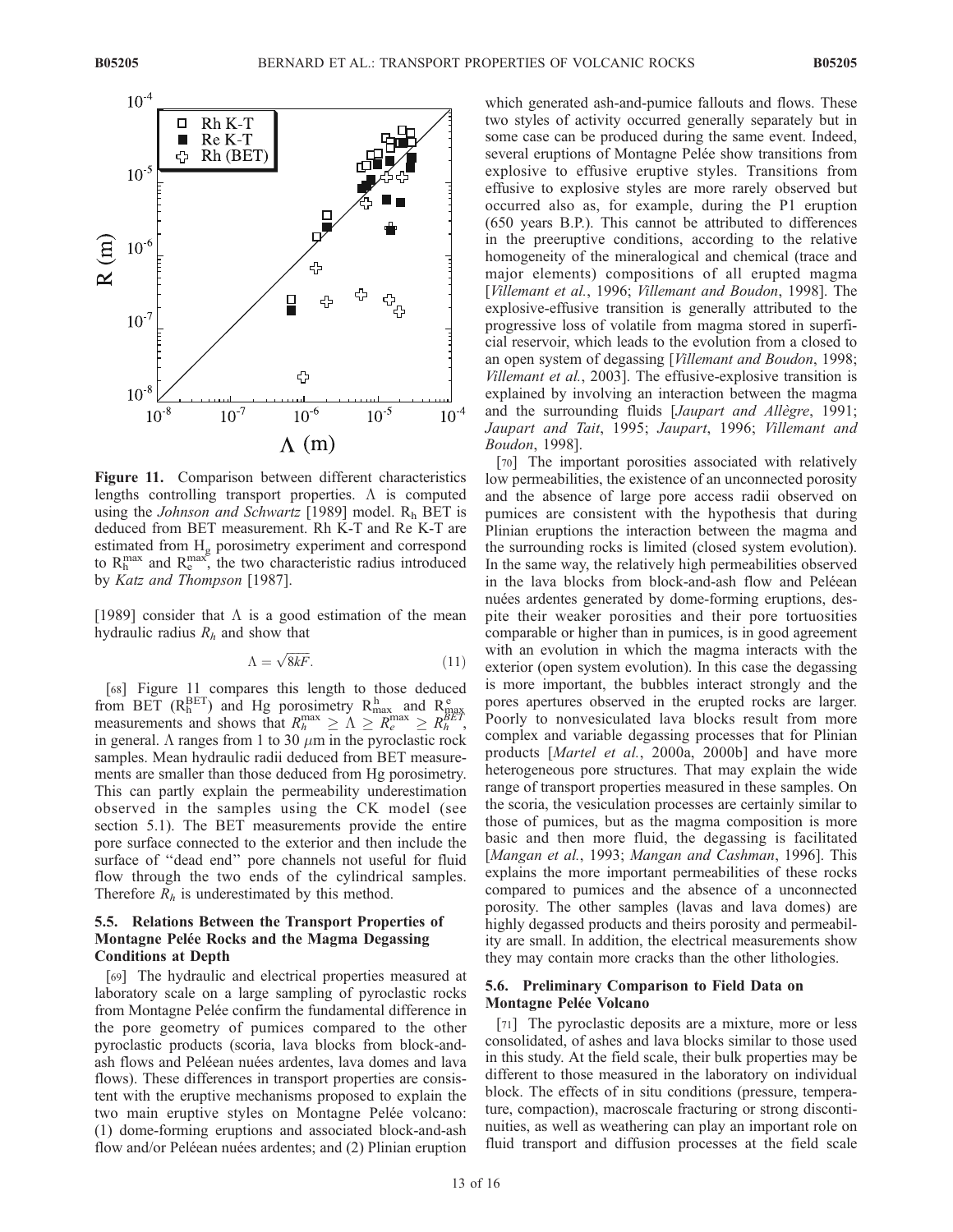[Brace, 1984; Guéguen et al., 1996; Fisher, 1998; Flint and Selker, 2003; Sruoga et al., 2004]. Therefore the relation between the transport properties at field and laboratory scales may not be obvious. We try to compare our laboratory results to sparse field data on hydrogeologic properties of Montagne Pelée deposits. Westercamp and Traineau [1987] performed electrical measurements along the western flank of Montagne Pelée and report average resistivity in permeable pyroclastic deposits ranging between 200 and 900  $\Omega$  m. The electrical resistivity of fluids measured on boreholes at Montagne Pelée ranges from 20 to 72  $\Omega$  m ( $\sigma_f \sim$ 15 to 50 mS m<sup>-1</sup>) [*Barat*, 1984]. For such conductivities of the fluid and an average formation factor of 35 deduced from the electrical measurements on the recent deposits (third stage), presented in section 4.4, we estimate that rock conductivities  $\sigma_r$  ( $\sim \sigma_f$ F) range from 0.43 to 1.43 mS m<sup>-</sup> that corresponds to resistivities between 2 and 700  $\Omega$  m. These values are comparable to the above field data.

[72] Concerning the hydraulic characteristics of Montagne Pelée deposits, Barat [1984] presents some measurements of hydraulic transmissivity in few shallow boreholes  $(\sim 50$  m depth) drilled on Montagne Pelée flanks. The transmissivity (permeability coefficient,  $K_f$ , multiplied by the layer thickness) measured in about 50-m layers of these deposits is  $\sim 10^{-3} - 10^{-2}$  m<sup>2</sup> s<sup>-1</sup>. This corresponds to highly permeable media. The infiltrations of meteoritic water are in fact important in the edifice, particularly in the recent deposits formed by ash-and-pumice falls and flows, blockand-ash flows and scoria flows.

[73] A permeability of  $10^{-12}$  m<sup>2</sup> corresponds to a  $K_f$  value of about  $10^{-5}$  m s<sup>-1</sup> [see *Schön*, 1996]. Then, the corresponding water permeability for the recent deposits of Montagne Pelée should range from 2 to 20  $\times$  10<sup>-12</sup> m<sup>2</sup>, which values are greater than the air permeability observed on laboratory data. The transfer from the laboratory to the field needs more extensive investigations. To this purpose we performed preliminary electrical and hydraulic measurements on a 30 cm in length and 10 cm in diameter cylindrical sample composed by an unconsolidated mixture of ashes and porous lava blocks from Montagne Pelée deposits. The results still to be deeply analyzed. The scaling issues are important for a correct integration of rock physic results based on laboratory measurements in geophysical investigations at the field scale.

# 6. Conclusion

[74] The selected pyroclastic rocks present similar chemical and mineralogical compositions but the characteristics of their pore microstructure show notable variability. We observed a wide range of porosity, permeability (6 orders of magnitude), pore access radii and formation factor. Pumices have the higher porosity but a relatively low degree of bubble connectivity since most of these samples have more than 10% of isolated pores and relatively low permeability according to their high porosity. By contrast, vesiculated to nonvesiculated lava blocks from block-and-ash flow and Peléean nuées ardentes deposits have high permeability associated to better interconnected pores. The different hydraulic properties obtained on lava blocks and pumices from pyroclastic deposits of Montagne Pelée confirm that the mechanisms of degassing and vesiculation are different

for the two main types of eruptions that lead to their formation.

[75] The relative weak correlation between connected porosity and permeability, or formation factor, in pyroclastic rocks suggests that only a small volume of the pore network participates to the hydraulic and electrical transport. In particular, the transport properties of pumices are control by their small pore entrance, a fine pore space characteristic.

[76] The formation factor and the permeability are relatively well correlated bulk properties of pyroclastic rocks, compared to observations in sedimentary rocks. This correlation is useful for predicting the difficult to measure hydraulic properties using electrical properties that are easily measured.

[77] The electrical and hydraulic properties of pyroclastic rocks aid to interpret their pore microstructure in terms of dynamical processes, which occur during ascent, vesiculation and fragmentation of silicic magmas. In very low porosity samples, the gas escape may occur predominantly through microcracks. At high porosities, the influence of vesicles becomes progressively stronger as they form an increasingly connected network. As a result, the models based on the percolation concepts, as Katz and Thompson model, are better adapted than the equivalent channel model of Carman-Kozeny to interpret the transport properties of pyroclastic rocks. An interconnected network is required for hydraulic or electrolytic charge transport. Critical pore radius associated to Hg porosimetry (KT model) is a good characteristic length scale for transport properties of pyroclastic rocks. The pore fabric causes notable anisotropy of the hydraulic and electrical conductivity in these rocks.

[78] Electrical conductivity measurements of fluidsaturated porous rocks are sensitive to the interconnectivity and tortuosity of the pore space and thus provide additional information that relates to permeability. This study proposed a set of relations between hydraulic and electrical properties for pyroclastic rocks that provide a basis for a realistic understanding of relations between hydrologic properties and geophysical processes on volcanoes. However, we need to address carefully scaling issues, before any attempt to use these results to improve field investigations on Montagne Pelée or similar volcanoes.

[79] Acknowledgments. We are grateful to Benoit Villemant, Jean-Christophe Komorowski, and the staff of the Montagne Pelée volcano Observatory for their help during the rock sampling. Benoit Villemant kindly gave us the SEM images in Figure 2. We thank Bernard Zinszner and Michel Masson from the Rocks Physics laboratory of the Institut Francais du Petrole (France) for their technical assistance on permeability measurements and Jean-Baptiste Clavaud for fruitful discussions. We also thank the Associate Editor, André Revil, and the reviewers, Ernst Huenges and Teng-Fong Wong, for very helpful comments. This study was supported by the French National Research Council CNRS-INSU-PNRN and the EEC work program ''Environmental and Climate-Volcanic risk.'' IPG contribution 2173.

#### References

- Adler, P. M. (1992), Porous Media: Geometry and Transports, Elsevier, New York.
- Archie, G. E. (1942), The electrical resistivity log as aid in determining some reservoir characteristics, Trans. Am. Inst. Mineral. Meteorol., 146,  $54 - 62.$
- Barat, A. (1984), Etude du rôle des eaux souterraines dans le mécanisme des éruptions phréatiques: Application à la Montagne Pelée de Martinique et à la Soufrière de Guadeloupe, Ph.D. thesis, 232 pp., Univ. Michel de Montaigne Bordeaux III, Pessac, France.
- Berkowitz, B., and R. P. Ewing (1998), Percolation theory and network modeling applications in soil physics, Surv. Geophys., 19, 23–72.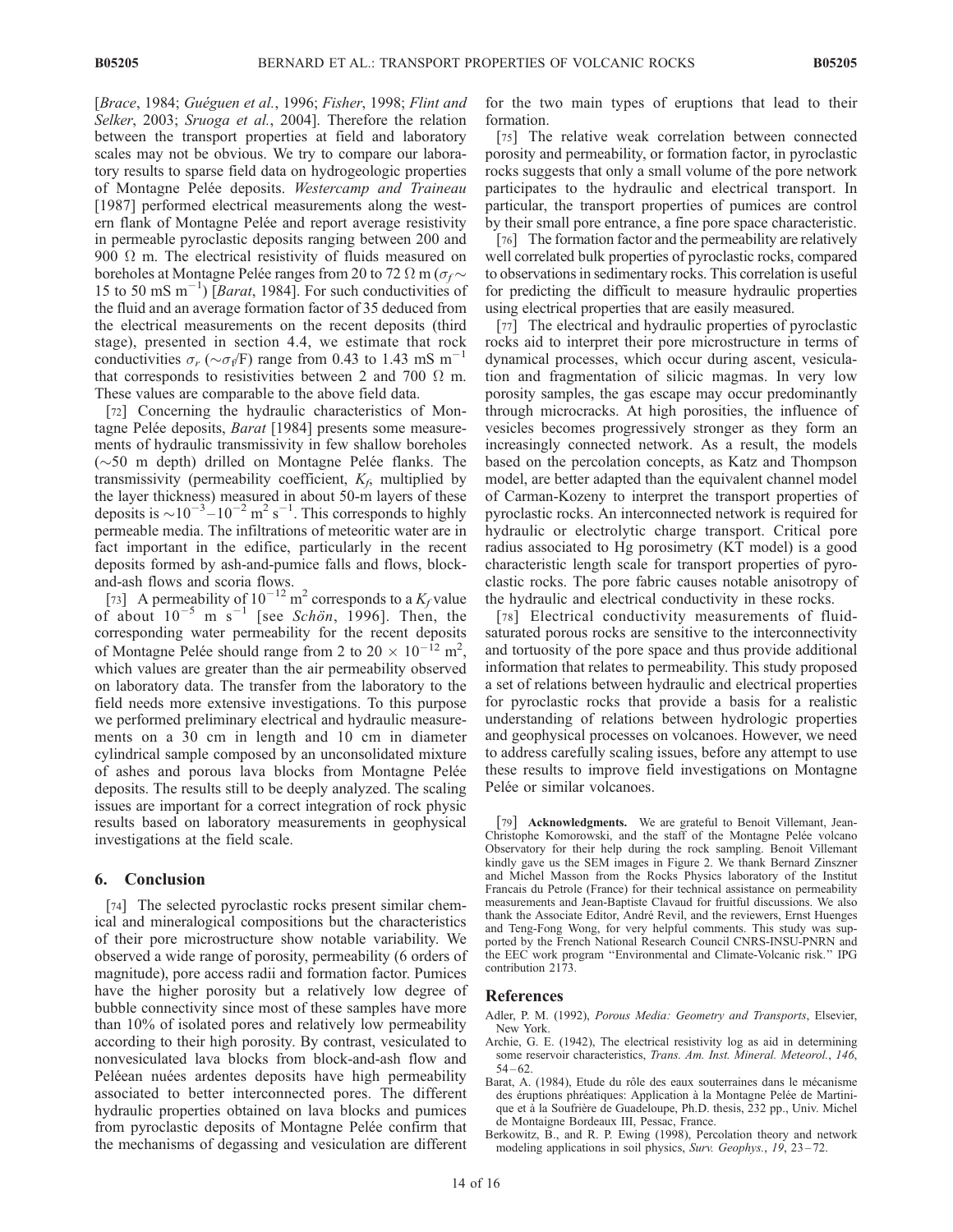Bernabé, Y. (1998), Streaming potential in heterogeneous networks, J. Geophys. Res., 103, 20,827 – 20,841.

Bernabé, Y., W. F. Brace, and B. Evans (1982), Permeability, porosity and pore geometry of hot pressed calcite, Mech. Mater., 1, 173–183.

- Bernard, M. L. (1999), Etude expérimentale des propriétés physiques des roches pyroclastiques de la Montagne Pelée, Ph.D. thesis, 260 pp., Univ. of Paris VII, Paris.
- Blower, J. D. (2001), A three-dimensional network model of permeability in vesicular material, Comput. Geosci., 27, 115-119.
- Blower, J. D., J. P. Keating, H. M. Mader, and J. C. Phillips (2001), Inferring volcanic degassing processes from vesicle size distribution, Geophys. Res. Lett., 28, 347 – 350.
- Blower, J. D., J. P. Keating, H. M. Mader, and J. C. Phillips (2002), The evolution of bubble size distribution in volcanic eruptions, J. Volcanol. Geotherm. Res., 120, 1-23.
- Boudon, G., and J. Lajoie (1989), The 1902 peléan deposits in the Fort Cemetery of St Pierre, Martinique: A model for the accumulation of turbulent nuées ardentes, J. Volcanol. Geotherm. Res., 43, 359-364.
- Boudon, G., A. Le Friant, B. Villemant, and J.-P. Viodé (2005), Martinique, in Volcanic Atlas of the Lesser Antilles, edited by J. M. Lindsay et al., pp. 130 – 149, Seismic Res. Unit, Univ. of the West Indies, Trinidad and Tobago.
- Bourbié, T., and B. Zinszner (1985), Hydraulic and acoustic properties as a function of porosity in Fontainbleau sandstone, J. Geophys. Res., 90, 11,524 – 11,532.
- Bourdier, J. L., A. Gourgaud, and P. M. Vincent (1985), Magma mixing in a main stage of formation of Montagne Pelée: The Saint-Vincent type scoria flow sequence (Martinique, F. W. I), J. Volcanol. Geotherm. Res., 25, 309 $-$ 332.
- Bourdier, J. L., G. Boudon, and A. Gourgaud (1989), Stratigraphy of the 1902 and 1929 nuée ardente deposits, Mount Pelée, Martinique, J. Volcanol. Geotherm. Res., 38, 77 – 96.
- Brace, W. F. (1984), Permeability of crystalline rocks: New in situ measurements, J. Geophys. Res., 89, 4327 – 4330.
- Brown, R. J. S. (1980), Connection between formation factor for electrical resistivity and fluid-solid coupling factor in Biot's equations for acoustic waves in fluid-filled porous media, Geophysics, 45, 1269-1275
- Carman, P. C. (1956), Flow of Gases Through Porous Media, Elsevier, New York.
- Clavier, C., G. Coates, and J. Dumanoir (1977), The theoretical and experimental bases for ''dual water'' model for the interpretation of shaly sands, paper presented at 52nd Annual Fall Technical Conference and Exhibition, Soc. of Pet. Eng., Denver, Colo.
- David, C. (1993), Geometry of flow paths for fluid transport in rocks, J. Geophys. Res., 98, 12,267 – 12,278.
- David, C., Y. Guéguen, and G. Pampoukis (1990), Effective medium theory and network theory applied to the transport properties of rocks, J. Geophys. Res., 95, 6993 $-7005$ .
- Del Negro, C., F. Ferrucci, and R. Napoli (1997), Retrieval of large volcanomagnetic effects observed during the 1981 eruption of Mt. Etna, Ann. Geophys., 40, 547 – 562.
- Dullien, F. A. (1992), Porous Media: Fluid Transport and Pore Structure, 2nd ed., Elsevier, New York.
- Eichelberger, J. C., C. R. Carrigan, H. R. Westrich, and R. H. Price (1986), Non-explosive rhyolite volcanism, Nature, 323, 598-602.
- Feng, S., B. I. Halperin, and P. N. Sen (1987), Transport properties of continuum systems near the percolation threshold, Phys. Rev. B, 35,  $197 - 214.$
- Fichaut, M., R. C. Maury, H. Traineau, D. Westercamp, J. L. Joron, A. Gourgaud, and C. Coulon (1989), Magmatology of Mount Pelée (Martinique, F.W.I.). III: Fractional crystallization versus magma mixing, J. Volcanol. Geotherm. Res., 38, 189 – 212.
- Fisher, A. T. (1998), Permeability within basaltic oceanic crust, Rev. Geophys.,  $36, 143 - 182$
- Flint, L. E. (2003), Physical and hydraulic properties of volcanic rocks from Yucca Mountain, Nevada, Water Resour. Res., 39(5), 1119, doi:10.1029/ 2001WR001010.
- Flint, L. E., and J. S. Selker (2003), Use of porosity to estimate hydraulic properties of volcanic tuffs, Adv. Water Resour., 26, 561-571.
- Gardner, J. E., R. M. Thomas, C. Jaupart, and S. Tait (1996), Fragmentation of magma during Plinian volcanic eruptions, Bull. Volcanol., 58, 144 – 162.
- Géraud, Y. (1991), Déformation thermomécanique et porosité des roches granitiques: Evolution de l'espace poreux, Ph.D. thesis, 329 pp., Univ. of Marseille, Marseille, France.
- Gourgaud, A., M. Fichaut, and J. L. Joron (1989), Magmatology of Mt Pelée (Martinique, F.W.I.), I: Magma mixing and triggering of the 1902 and 1929 Pelean nuées ardentes, J. Volcanol. Geotherm. Res., 38, 143-170.
- Guéguen, Y., P. Gravrilenko, and M. Le Ravalec (1996), Scales of rock permeability, Surv. Geophys., 17, 245-263.
- Gunn, B. M., M. J. Roobol, and A. L. Smith (1974), Petrochemistry of the pelean-type volcanoes of Martinique, Geol. Soc. Am. Bull., 85, 1023 – 1030.
- Hashimoto, T., and Y. Tanaka (1995), A large self-potential anomaly on Unzen volcano, Shimabara peninsula, Kyushu, Japan, Geophys. Res. Lett., 22, 193-194.
- Ishido, T., and Y. Mizutani (1981), Experimental and theoretical basis of electrokinetic phenomena in rock-water systems and its application to geophysics, J. Geophys. Res., 86, 1763 – 1775.
- Jaupart, C. (1996), Physical models of volcanic eruptions, Chem. Geol., 128, 217 – 227.
- Jaupart, C., and C. J. Allègre (1991), Gas content, eruption rate and instabilities of eruption regime in silicic volcanoes, Earth Planet. Sci. Lett.,  $102$ ,  $413 - 429$ .
- Jaupart, C., and S. Tait (1995), Dynamics of differentiation in magma reservoirs, J. Geophys. Res., 100, 17,615 – 17,636.
- Johnson, D. L., and L. M. Schwartz (1989), Unified theory of geometrical effects in transport properties of porous media, paper presented at SPWLA Thirtieth Annual Logging Symposium, Soc. of Petrophys. and Well Log Anal., Denver, Colo.
- Johnson, D. L., and P. N. Sen (1988), Dependence of the conductivity of a porous medium on electrolyte conductivity, Phys. Rev. B, 37, 3502 – 3510.
- Johnson, D. L., J. Koplik, and L. M. Schwartz (1986), New pore-size parameter characterizing transport in porous media, Phys. Rev. Lett.,  $57, 2564 - 2567.$
- Johnson, D. L., J. Koplik, and R. Dashen (1987), Theory of dynamic permeability and tortuosity in fluid-saturated porous media, J. Fluid Mech., 176, 379 – 402.
- Johnson, M. J. S., and F. D. Stacey (1969), Volcanomagnetic effect observed on Mt. Ruapehu, New Zealand, J. Geophys. Res., 74, 6541-6544.
- Jouniaux, L., M. L. Bernard, M. Zamora, and J. P. Pozzi (2000), Streaming potential in volcanic rocks from Mount Pelée, J. Geophys. Res., 105,  $8391 - 8401$ .
- Kaminski, E., and C. Jaupart (1998), The size distribution of pyroclasts and the fragmentation sequence in explosive volcanic eruptions, J. Geophys. Res., 103, 29,759 – 29,779.
- Kan, R., and P. N. Sen (1987), Electrolytic conduction in periodic arrays of insulators with charges, J. Chem. Phys., 86, 5748 – 5756.
- Katz, A. J., and A. H. Thompson (1986), A quantitative prediction of permeability in porous rock, Phys. Rev. B, 24, 8179 – 8181.
- Katz, A. J., and A. H. Thompson (1987), Prediction of rock electrical conductivity from mercury injection measurements, J. Geophys. Res., 92, 599 – 607.
- Keller, G. V. (1989), Electrical properties, in Practical Handbook of Physical Properties of Rocks and Minerals, edited by R. S. Carmichael, pp. 217 – 294, CRC Press, Boca Raton, Fla.
- Kirkpatrick, S. (1973), Percolation and conduction, Rev. Mod. Phys., 45,  $574 - 588.$
- Klug, C., and K. V. Cashman (1994), Vesiculation of May 18, 1980, Mount St. Helens magma, Geology, 22, 468 – 472.
- Klug, C., and K. V. Cashman (1996), Permeability development in vesiculating magma, Bull. Volcanol., 58, 87-100.
- Klug, C., K. V. Cashman, and C. R. Bacon (2002), Structure and physical characteristics of pumice from the climatic eruption of Mount Mazana (Crater Lake), Oregon, Bull. Volcanol., 64, 468-501.
- Lacroix, A. (1904), La Montagne Pelée et Ses Eruptions, 662 pp., Masson, Paris.
- Le Friant, A., G. Boudon, C. Deplus, and B. Villemant (2003), Large scale flank collapse events during the activity of Montagne Pelée, Martinique, Lesser Antilles, J. Geophys. Res., 108(B1), 2055, doi:10.1029/2001JB001624.
- Le Pennec, J., D. Hermitte, I. Dana, P. Pezard, C. Coulon, J. Cochemé, E. Mulyadi, F. Ollagnier, and C. Revest (2001), Electrical conductivity and pore-space topology of Merapi lavas: Implications for the degassing of porphyritic andesite magmas, Geophys. Res. Lett., 28, 4283 – 4286.
- Malengrau, B., J.-F. Lénat, and A. Bonneville (1994), Cartography and temporal observation of self-potential (SP) anomalies at Piton de la Fournaise, *Bull. Soc. Geol. Fr.*, 165, 221-232.
- Mangan, M. T., and K. V. Cashman (1996), The structure of basaltic scoria and reticulite and inferences for vesiculation, foam formation, and fragmentation in lava fountains, *J. Volcanol. Geotherm. Res.*, 73, 1-18.
- Mangan, M. T., K. V. Cashman, and S. Newman (1993), Vesiculation of basaltic magma during eruption, Geology, 21, 157-160.
- Martel, C., M. Pichavant, J. L. Bourdier, H. Traineau, F. Holtz, and B. Scaillet (1998), Magma storage conditions and control of eruption regime in silicic volcanoes: Experimental evidence from Mt. Pelée, Earth Planet. Sci. Lett., 156, 89-99.
- Martel, C., J. L. Bourdier, M. Pichavant, and H. Traineau (2000a), Textures, water content and degassing of silicic andesites from recent Plinian and dome-forming eruptions at Mount Pelée volcano (Martinique, Lesser Antilles arc), J. Volcanol. Geotherm. Res., 96, 191-206.